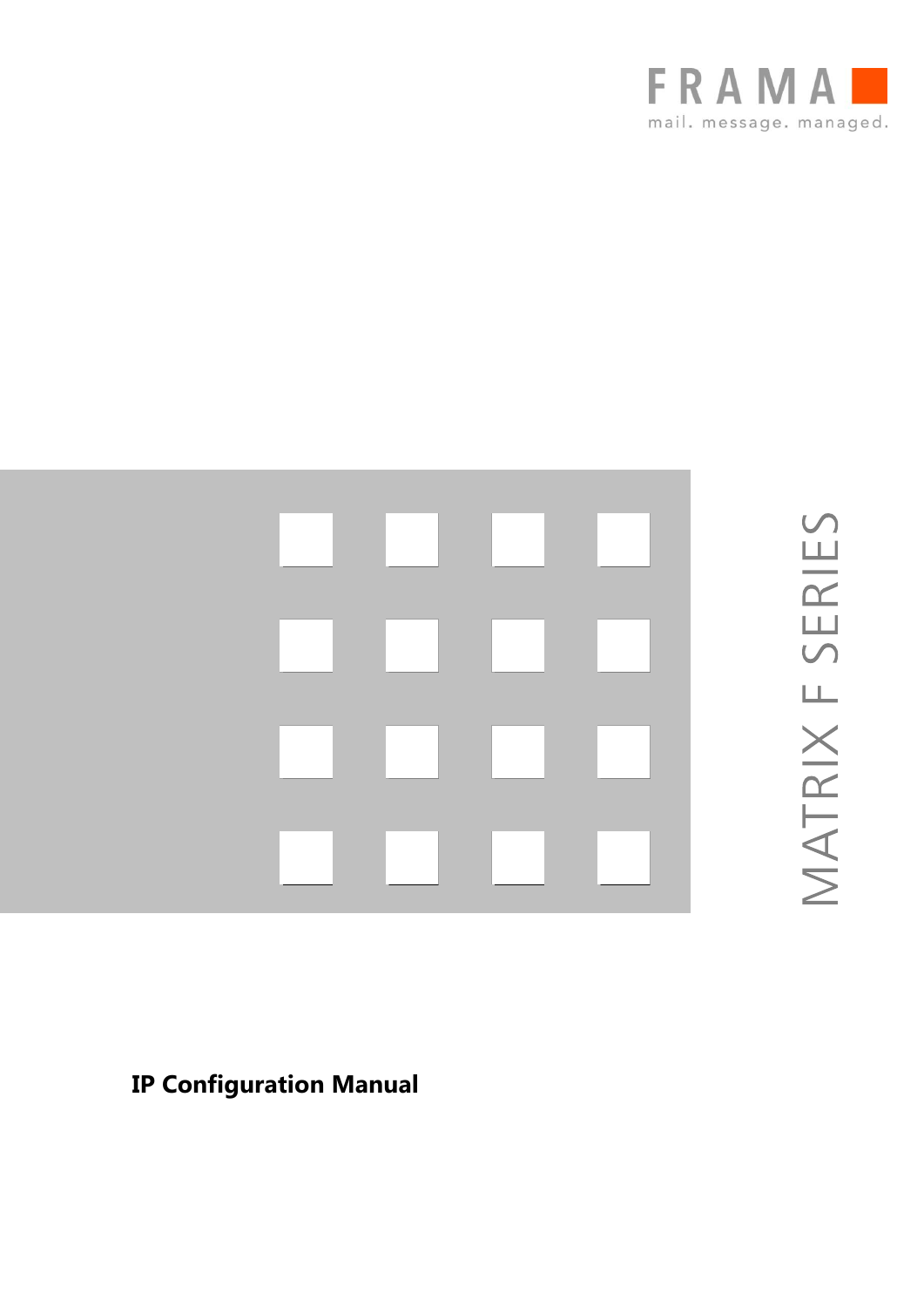### **Safety precautions and warnings**

Thank you for deciding to use a Frama Franking System.

The information in this guide is intended to support you during the configuration of the franking system to connect via TCP / IP to FramaOnline2.

Your franking system meets currently valid safety regulations. Inappropriate use, however, can lead to personal injury or damage to property. With this in mind, please read this guide first before you put the unit into service. By doing so, you will protect yourself and avoid damaging the unit. Store this guide carefully and pass it along to any subsequent owner.

### **Symbols used**

This configuration guide uses the following symbols:



This symbol points to dangers and safety risks when handling, operating or servicing your franking system which could result in personal injury.



This symbol points to valuable guidelines and instructions for handling your franking system which can eliminate the risk of damage to the franking system, the mail items or the immediate environment.



Interesting notes and tips for efficient handling.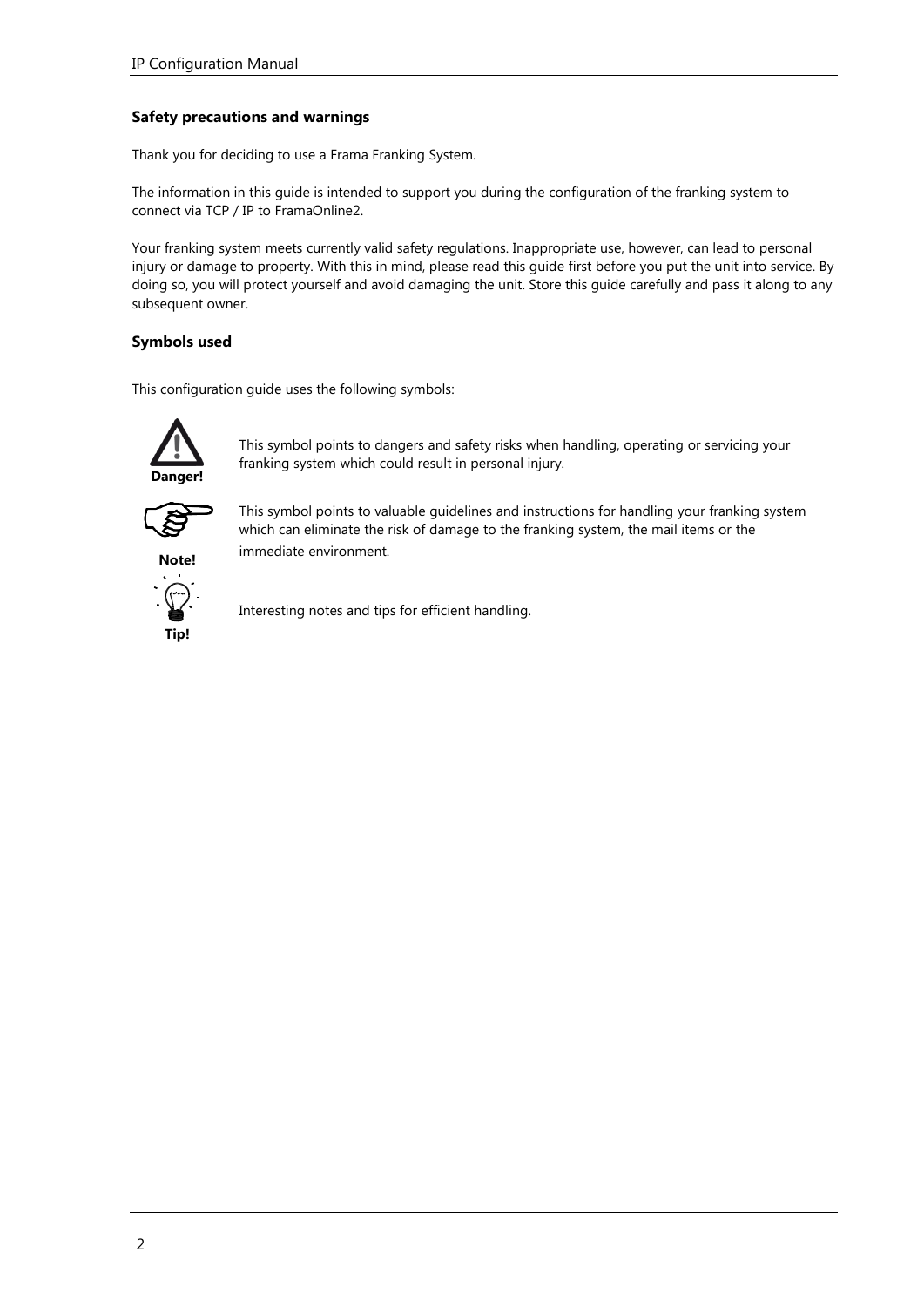### **Table of Contents**

| $\mathbf{1}$   |            |                                                                                |  |  |
|----------------|------------|--------------------------------------------------------------------------------|--|--|
| $\overline{2}$ |            |                                                                                |  |  |
|                | 2.1        |                                                                                |  |  |
|                | 2.2        |                                                                                |  |  |
|                | 2.3        |                                                                                |  |  |
| 3              |            |                                                                                |  |  |
| 4              |            |                                                                                |  |  |
| 5              |            |                                                                                |  |  |
| 6              |            | <b>INFORMATION REQUIRED FOR MANUAL CONFIGURATION / PROXY CONFIGURATION  10</b> |  |  |
| 7              |            |                                                                                |  |  |
| 8              |            |                                                                                |  |  |
|                | 8.1        |                                                                                |  |  |
|                | 8.2        |                                                                                |  |  |
|                | 8.3        |                                                                                |  |  |
|                | 8.4        |                                                                                |  |  |
|                | 8.5        |                                                                                |  |  |
|                | 8.6        |                                                                                |  |  |
|                | 8.7        |                                                                                |  |  |
|                | 8.8        |                                                                                |  |  |
|                | 8.9        |                                                                                |  |  |
|                | 8.10       |                                                                                |  |  |
| 9              |            |                                                                                |  |  |
|                | 9.1        |                                                                                |  |  |
|                | 9.2        |                                                                                |  |  |
|                | 9.3        |                                                                                |  |  |
|                | 9.4        |                                                                                |  |  |
|                | 9.5        |                                                                                |  |  |
|                | 9.6        |                                                                                |  |  |
|                | 9.7        |                                                                                |  |  |
|                | 9.8<br>9.9 |                                                                                |  |  |
|                | 9.10       |                                                                                |  |  |
|                | 9.11       |                                                                                |  |  |
| 10             |            |                                                                                |  |  |
|                | 10.1       |                                                                                |  |  |
|                | 10.2       |                                                                                |  |  |
|                |            |                                                                                |  |  |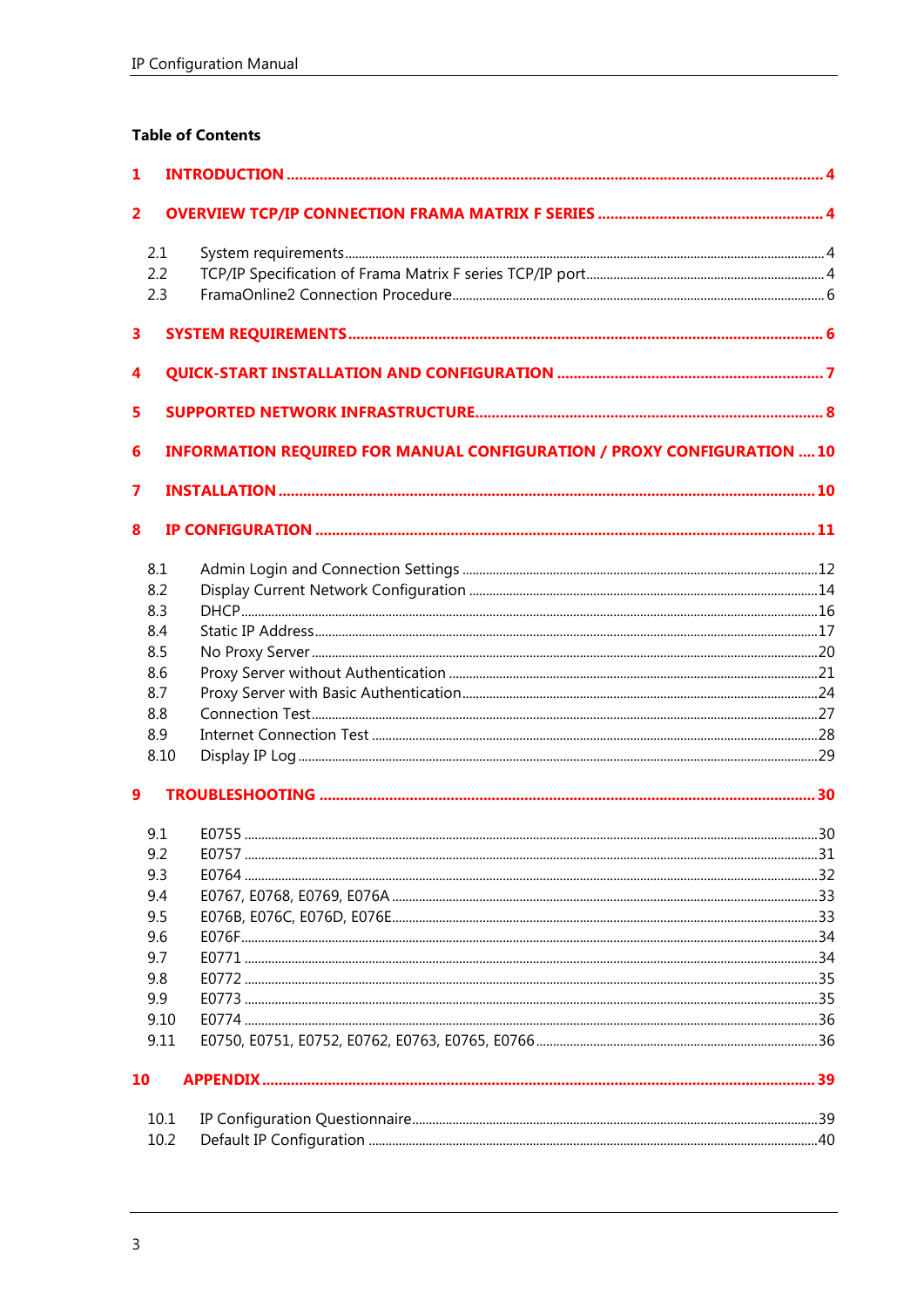# <span id="page-3-0"></span>**1 Introduction**

This manual describes how to configure the franking system to connect via the Internet to the FramaOnline2 system.

Read this manual in line with the franking machine user manual. Refer to the franking machine user manual for further information on safety, operation maintenance. The franking machine screens provided in this manual are for reference only and may differ from country to country.

<span id="page-3-1"></span>This manual requires enhanced knowledge about network technology. Speak to a qualified IT support person if you feel uncomfortable with the network setup.

# **2 Overview TCP/IP connection Frama Matrix F series**

This chapter shall provide a detailed overview with regards to the requirements of the clients IT infrastructure to operate a franking system of Matrix F series within the TCP/IP network. Always refer to the "IP configuration manual for Matrix F series" which can be downloaded from www.frama.com

## <span id="page-3-2"></span>**2.1 System requirements**

- An Ethernet network socket that connects to the Internet
- The franking system must be able to communicate
	- o via TCP port 443 (https / TLS) to the URL fo2.frama.com
- Supported proxy server configuration (refer to section [2.2.2\)](#page-4-0)



Note!

#### **All security sensitive connections with the FramaOnline2 backend system are only established through a TLS secured https tunnel!**

The ftp connection to URL mupd.frama.com is established using directly the then valid IP address.

# <span id="page-3-3"></span>**2.2 TCP/IP Specification of Frama Matrix F series TCP/IP port**

### **2.2.1 Connection / Protocols**

- TLS v1.2 embedded
- FIPS 140-2 certified SSL stack
- Ethernet 10 Base-T (IEEE 802.3i)
- Half duplex
- RJ45 socket
- Internet protocol IPv4
- Complete and reliable TCP/IP Linux stack
- Supports DHCP (standard) and Static IP Address Configuration



#### **The Ethernet port used on Frama Matrix F series is only active and enabled during connection with FramaOnline2!**

Note!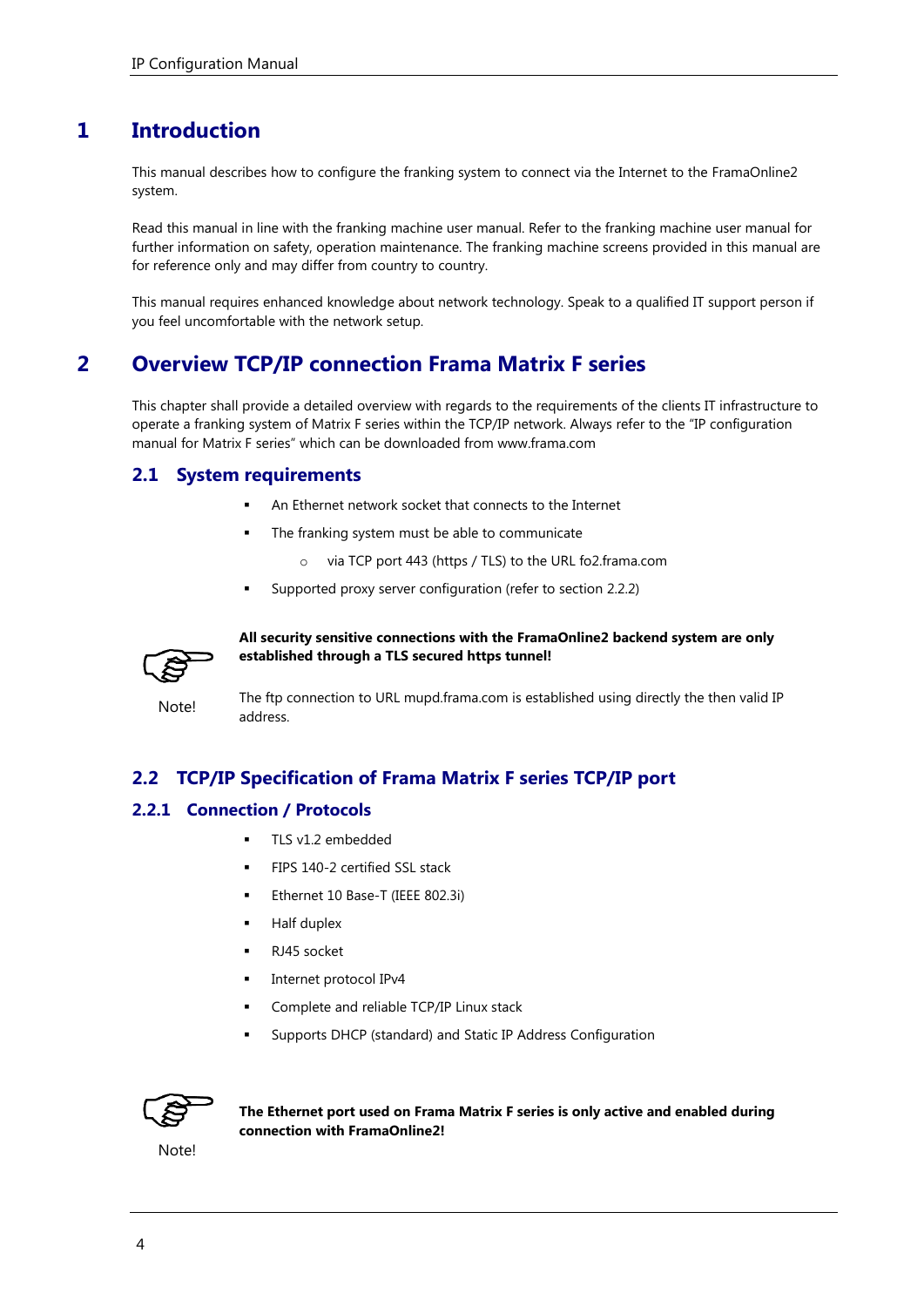

The Ethernet port does not support IEEE 802.1Q.

Note!

### <span id="page-4-0"></span>**2.2.2 Proxy Servers**

- Proxy Servers are supported without authentication or with basic authentication (username and password)
- Addressing of proxy server is supported using proxy server IP-Address and port number



Note!

#### **Communication via Proxy Server with SSL Interception is not supported!**

Due to security requirements, the franking system cannot connect through https proxy servers that intercept the SSL encrypted communication.



Note!

#### **Update of LAN module firmware and proxy**

The "Service Note: LAN module firmware update manual" gives detailed information on the procedure and restrictions of this firmware update.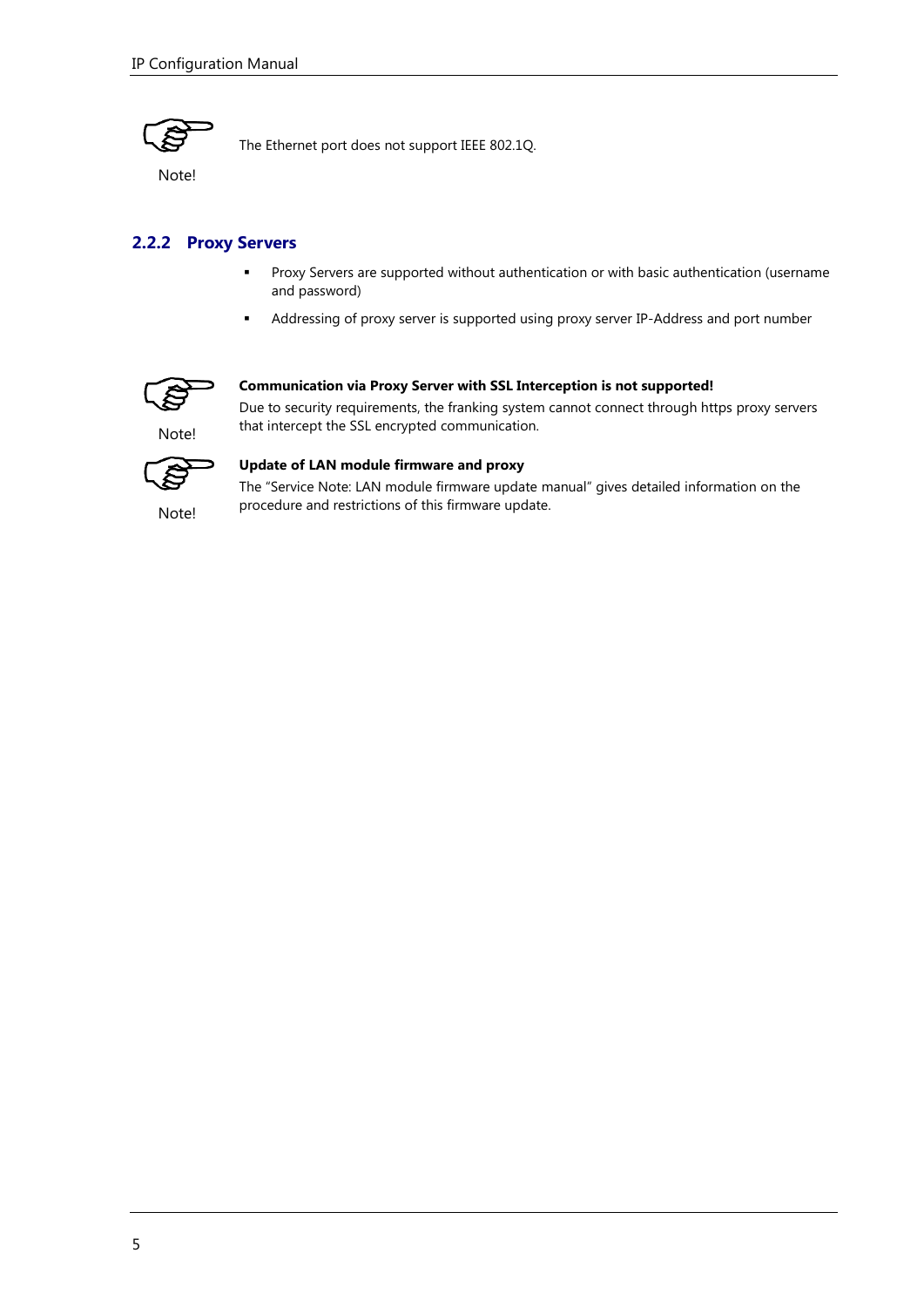## <span id="page-5-0"></span>**2.3 FramaOnline2 Connection Procedure**

The following steps are performed when the Frama Matrix F series franking systems connects to FramaOnline2 (fo2.frama.com).

| Step           | Action                         | <b>Details</b>                                                                                                                                   |
|----------------|--------------------------------|--------------------------------------------------------------------------------------------------------------------------------------------------|
| $\mathbf 0$    | <b>Pre-conditions to</b>       | <b>Manual process</b>                                                                                                                            |
|                | initiate a connection          | The franking system user (the "user") initiates a connection via the<br>corresponding functions "Inspection", "Re-set" or by using the SmartShop |
|                |                                | <b>Automated process (Auto-Connect)</b>                                                                                                          |
|                |                                | Automatically performed on a daily, weekly, monthly basis or other period (due<br>to local requirements)                                         |
| 1              | <b>Network initialisation</b>  | Franking system seals print head                                                                                                                 |
|                |                                | Franking system enables its TCP/IP port (power on)                                                                                               |
|                |                                | <b>DHCP</b> address mode                                                                                                                         |
|                |                                | The franking system performs a DHCP broadcast request and waits for DHCP-<br>Server answer for about 60 seconds                                  |
|                |                                | <b>Static IP-Address mode</b>                                                                                                                    |
|                |                                | The franking system uses the address settings configured in<br>Setup2/FramaOnline2/Connection/Network Setup                                      |
| $\overline{2}$ | <b>Connection to</b>           | The Franking system connects to port 443 on fo2.frama.com.                                                                                       |
|                | fo2.frama.com                  | In any case communication via a proxy server is mandatory, the parameters in                                                                     |
|                |                                | Setup2/FramaOnline2/Connection/Network Setup                                                                                                     |
|                |                                | will be used. Please note the supported proxy server configurations                                                                              |
|                |                                | The franking system communicates through SSL/https tunnel with                                                                                   |
|                |                                | FramaOnline2. Data exchange starts.                                                                                                              |
| 3              | <b>Termination of</b>          | After the successful data exchange with FramaOnline2 the franking system                                                                         |
|                | connection to<br>fo2.frama.com | terminates communication to port 443 on fo2.frama.com                                                                                            |
|                |                                | The franking system disables the TCP/IP port (power off)                                                                                         |
|                |                                | The franking system displays the communication result to the user                                                                                |

# <span id="page-5-1"></span>**3 System Requirements**

In order to connect your franking system with the FramaOnline2 system, you minimally require the following:

**Firewall** 

- Port 443 open
- Port 53 open if the DNS is located outside the network the franking system is connected to

Infrastructure:

- An Ethernet network socket that connects to the Internet
- The franking system must be able to access DNS via TCP port **53**
- The franking system must be able to communicate via TCP port **443** (https / SSL) to the URL **fo2.frama.com**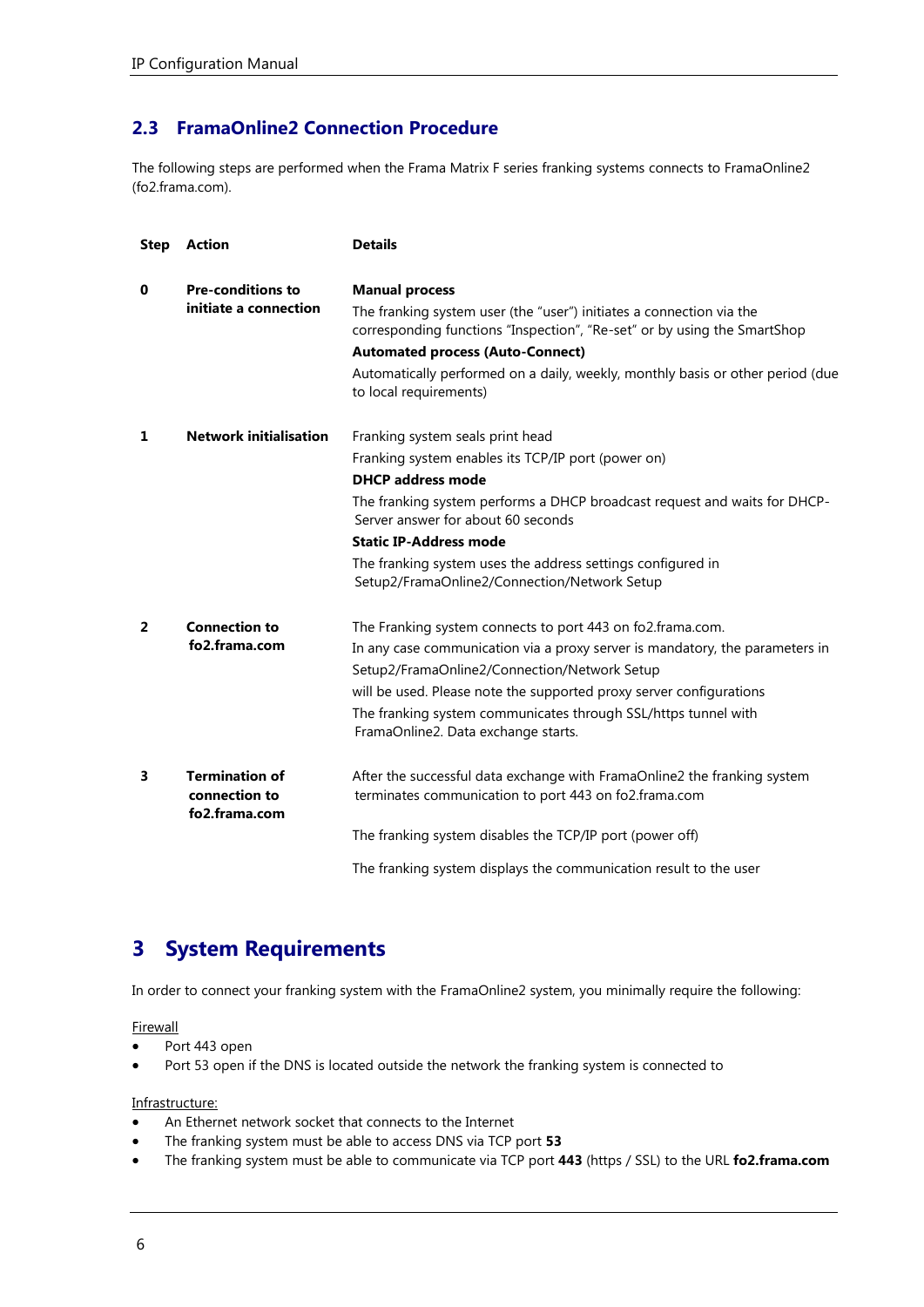Proxy server

 The franking system supports connection via a **http proxy server** with **basic authentication** or **without authentication**



Note!

#### **Communication via Proxy Server with SSL Interception is not supported!**

Due to security requirements, the franking system cannot connect through a https proxy server that intercepts the SSL encrypted communication.



Proxy servers using SSL-interception require a specific rule in order to allow transparent communication (franking system via F-Link to FramaOnline) via https port 443. The specific rule grants correct identification of FramaOnline2 (https certificate) for the franking system.

# <span id="page-6-0"></span>**4 Quick-Start Installation and Configuration**

If you connect your franking system to a so-called SOHO (Small Office / Home Office) infrastructure via a DSL router to the internet, installation and configuration of the franking system is very simple and straight forward:

#### Preconditions:

- (DSL) Router device connecting to the internet
- DHCP enabled on router and access to internet from LAN not restricted

Procedure:

- Make sure that the franking system is switched off.
- Connect the green framed RJ-45 socket labelled "LANG4" of the franking system with a free LAN-port on your router using a standard CAT5 RJ-45 network cable
- Power on the franking system
- Check the connection as described in section [8.8.](#page-26-0)



 $\rightarrow$  Perform the required installation connect as described in your franking system user manual to trigger the initial connection to the FramaOnline2 system.

 $\rightarrow$  Perform any subsequent inspection or re-set connections as described in your franking system user manual.

Refer to the following sections in this manual for detailed information on configuration in case your network does not meet the pre-conditions for a quick start installation and configuration.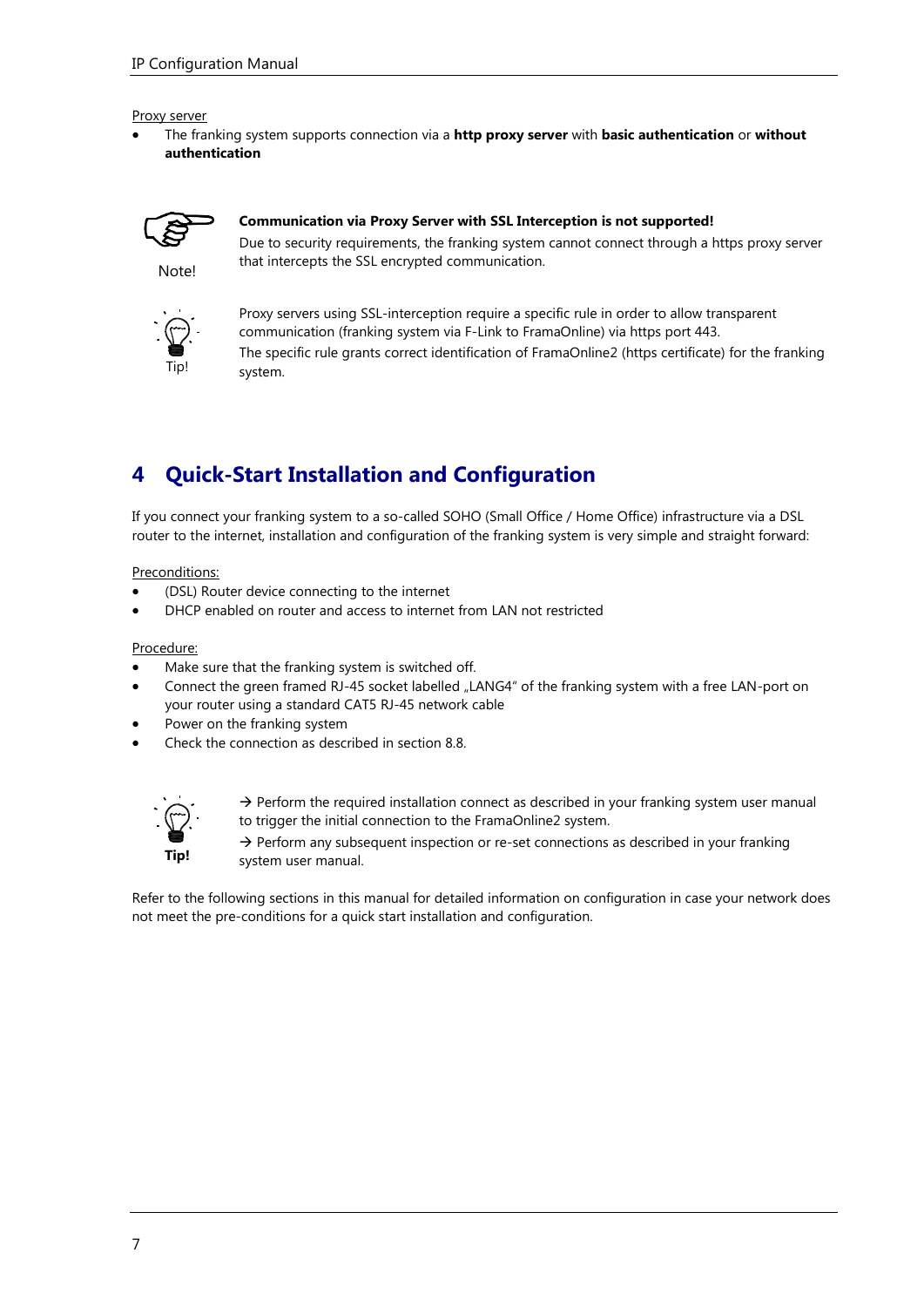# <span id="page-7-0"></span>**5 Supported Network Infrastructure**

In order to connect a Frama franking system to the FramaOnline2 system via the Internet the following network structures are supported:

#### **Simple Network Layout:**

Your franking system is connected via a network router device (e.g. a DSL router) to the internet.



#### **Typical Company Network Layout without Proxy Server**

Your franking system is connected via a company network and a routing device to the internet.



#### **Typical Company Network Layout with Proxy Server**

Your franking system is connected via a company network and a proxy server to the internet. All traffic from the company internal network is routed via the proxy server to the internet.

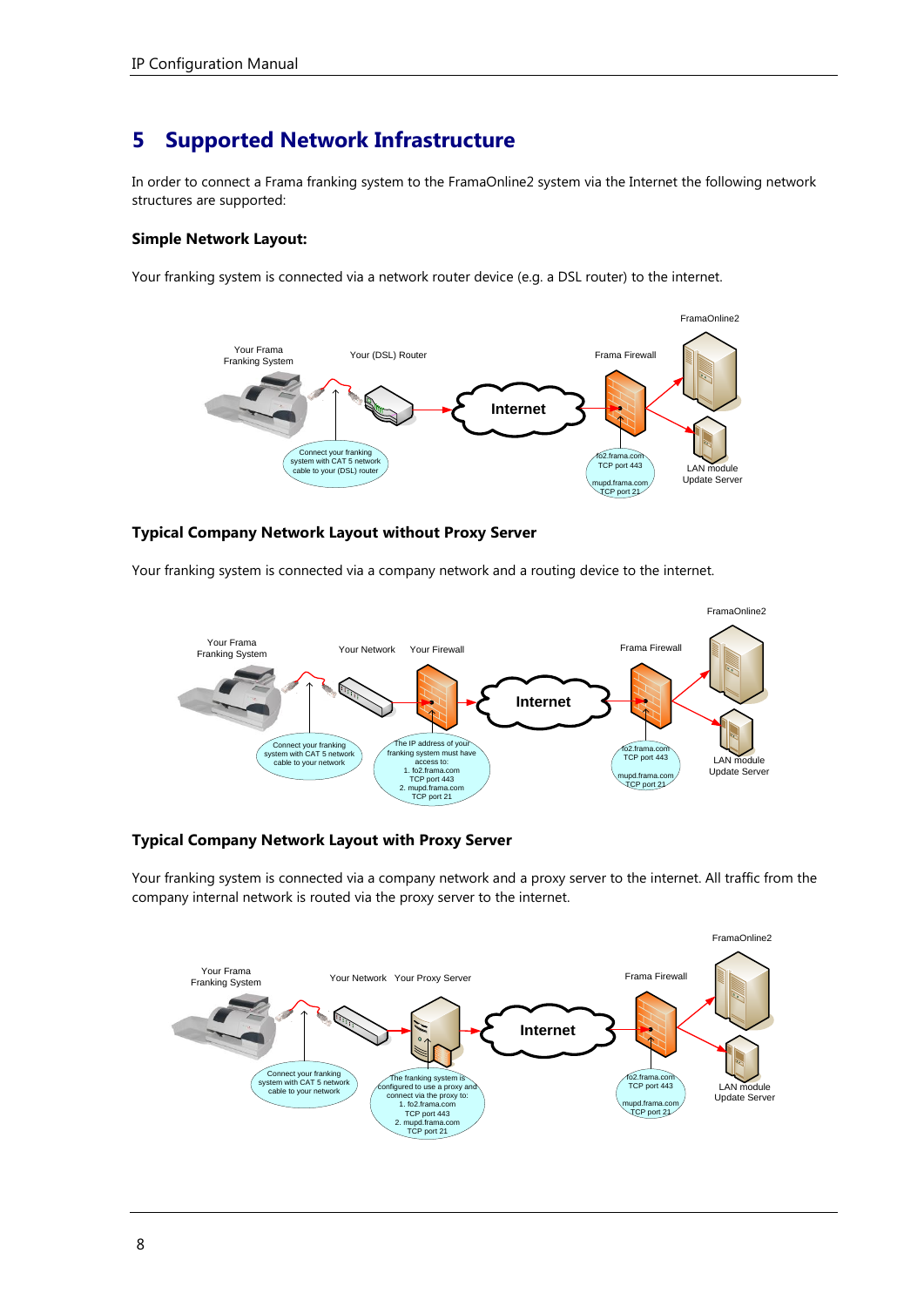### **Addressing Mode**

Independently of the physical or logical network layout, the addressing mode defines how the franking system does determine the IP address to use for network communication. The franking system supports DHCP and static IP address mode.

- **DHCP**: In DHCP addressing mode, the franking system is automatically assigned to an IP address, subnet mask, default gateway and DNS-Server from a DHCP server.
- **Static IP Address**: In this mode, you are required to configure the static IP address, subnet mask, default gateway and DNS-Server. If your network requires the franking system to use static IP address, your IT personnel shall be able to provide you with the values required.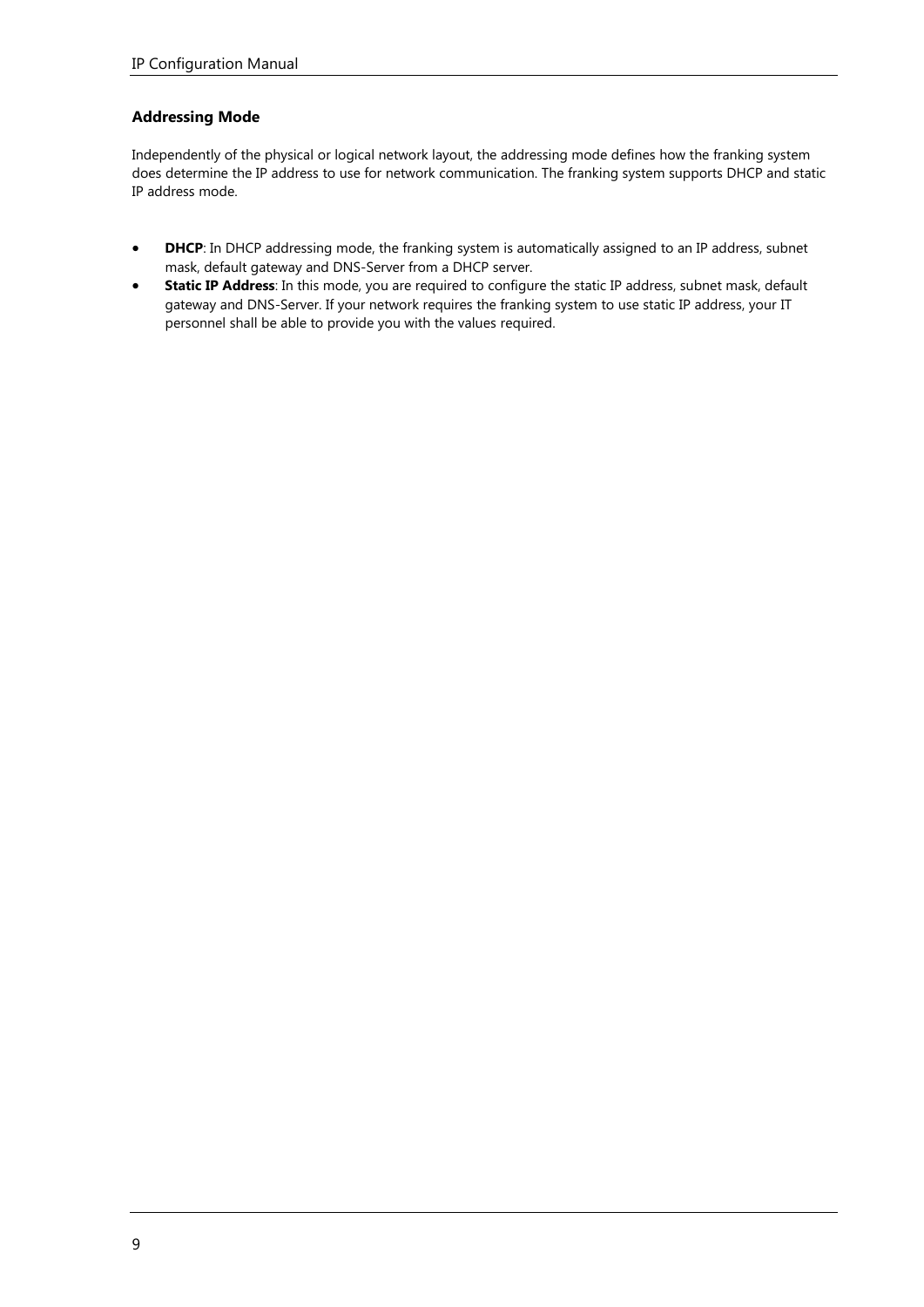# <span id="page-9-0"></span>**6 Information required for manual configuration / proxy configuration**

Before you start the configuration of the IP parameters of the franking system, please ask your IT personnel for the following information:

## **What addressing mode must be used?**

The addressing mode defines how your franking system determines IP address and related parameters to be able to communicate in your local network. The franking system supports DHCP and static IP address mode:

- **Static IP Address**: If your network requires a static IP address the following additional information is required:
	- IP Address Format: nnn.nnn.nnn.nnn Example: 192.168.2.36
	- Subnet Mask Format: nnn.nnn.nnn.nnn Example: 255.255.252.0
	- Default GatewayFormat: nnn.nnn.nnn.nnn Example: 192.168.2.1
	- DNS-Server Format: nnn.nnn.nnn.nnn Example: 168.192.178.25
- **DHCP**: In DHCP addressing mode, the franking system is automatically assigned to an IP address, subnet mask, default gateway and DNS-Server from a DHCP server.

## **Do you have to configure a Proxy Server?**

In case your local network configuration requires all connections to be routed via a proxy server you need to get the following information:

- **Proxy Server IP Address**: What is the IP address of the proxy server?
- **Proxy Server Port Number:** What port number has to be used on the proxy server?
- **Authentication Mode**: The franking system support the following proxy authentications:
	- **No authentication**: No user and password is required to connect through the proxy
	- **Basic authentication**: If the proxy requires basic authentication you have to be given a username and password to connect through the proxy.



Use the form provided in section [10.1](#page-38-1) to get the required information from your IT personnel.

# <span id="page-9-1"></span>**7 Installation**

Connect your franking system via the provided RJ45 network cable with your local network:

Use the green framed RJ-45 socket labelled with "LANG4" at the back of the franking system.



**Note!**

The Ethernet port on the franking system is only active during a connection to the FramaOnline2 system. Use the function "Connection Test" described in section [8.8](#page-26-0) to power the Ethernet port and to check the connection.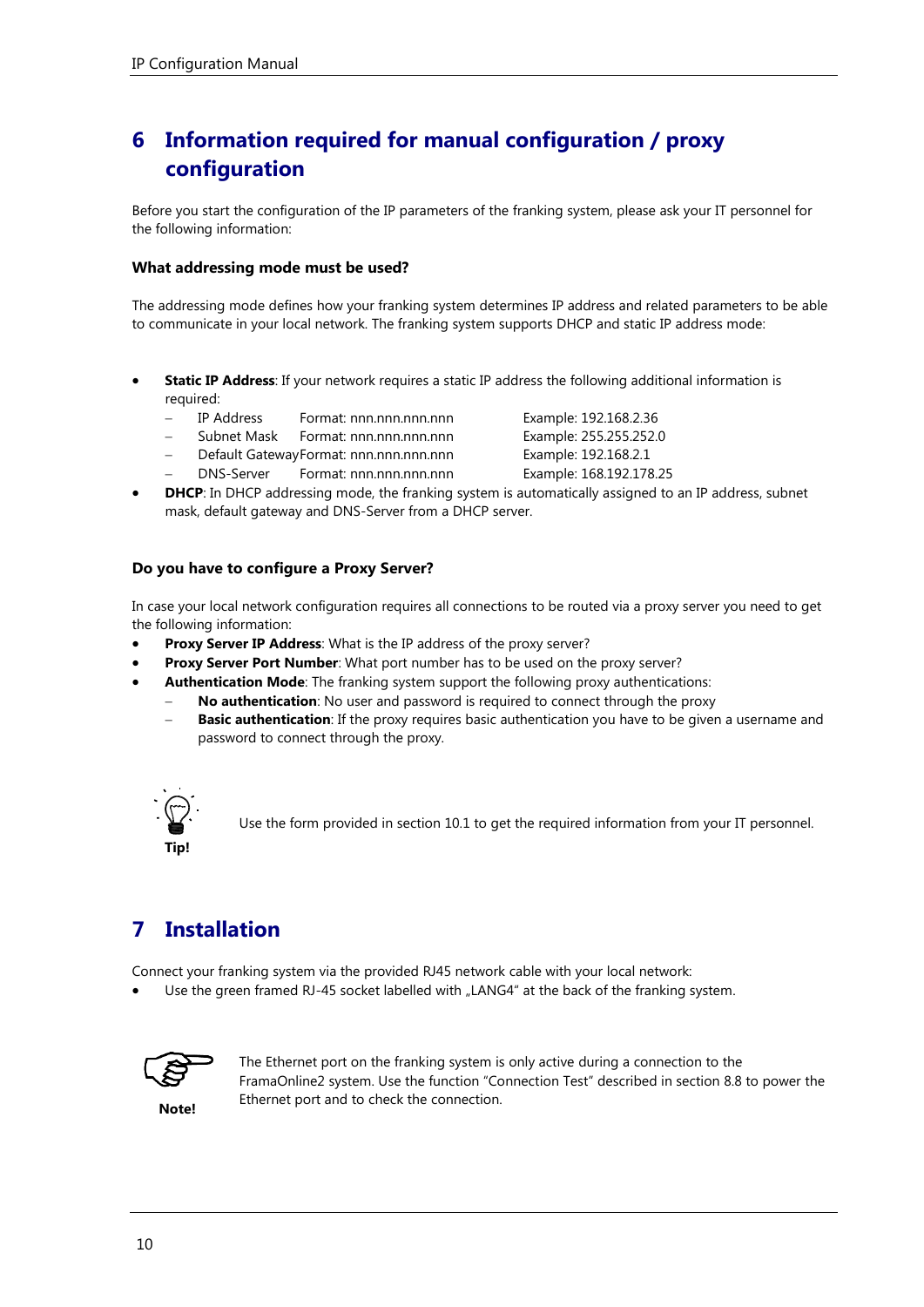# <span id="page-10-0"></span>**8 IP Configuration**

Please use the questionnaire provided in section [10.1](#page-38-1) to ask your IT personnel for the required information for configuring the IP parameters in your franking system.

Section [8.1](#page-11-0) describes how to login as admin user and to navigate to the network configuration screen.

The following table shows you, what configuration has to be done on the franking system:

| <b>IP Configuration Values</b>        | <b>Description</b>                                                                     | <b>Required steps for new</b><br>installation                                                                                                                                                | How to assure<br>that the IP<br>parameters are<br>set correctly |
|---------------------------------------|----------------------------------------------------------------------------------------|----------------------------------------------------------------------------------------------------------------------------------------------------------------------------------------------|-----------------------------------------------------------------|
| DHCP and no proxy server              | This is the default<br>configuration of the IP<br>parameters in the<br>franking system | Nothing!                                                                                                                                                                                     | Section 8.3 and<br>8.5                                          |
| DHCP and Proxy Server                 | DHCP is set by default,<br>you only have to<br>configure the proxy<br>server.          | <b>Section 8.6</b> when no username/<br>password is provided for the proxy.<br>Section 8.7 when a username/<br>password is required for the proxy.                                           | Section 8.3 and<br>8.6 or 8.7                                   |
| Static IP Address and no<br>proxy     | You have to configure<br>the parameters for static<br>IP configuration.                | <b>Section 8.4</b>                                                                                                                                                                           | Section 8.4 and<br>8.5                                          |
| Static IP Address and Proxy<br>Server | You have to configure<br>static IP and the proxy<br>server                             | <b>Section 8.4</b><br><b>AND</b><br>Section 8.6 when no username/<br>password is provided for the proxy.<br><b>OR</b><br>Section 8.7 when a username/<br>password is required for the proxy. | Section 8.4 and<br>8.6 or 8.7                                   |



#### **Note!**

The screen texts of the franking system user interface are translated to the local language depending on the country and settings of the franking system.

In the following pages button referenced in the description are shown in *Italic* when they will appear in the local language. Buttons referenced in normal font are always displayed in English. Example:

• "FramaOnline2"  $\rightarrow$  references the button which in all languages is shown as

## FramaOnline2

"Connection"  $\rightarrow$  references the button which e.g. in German is translated as:

Verbindung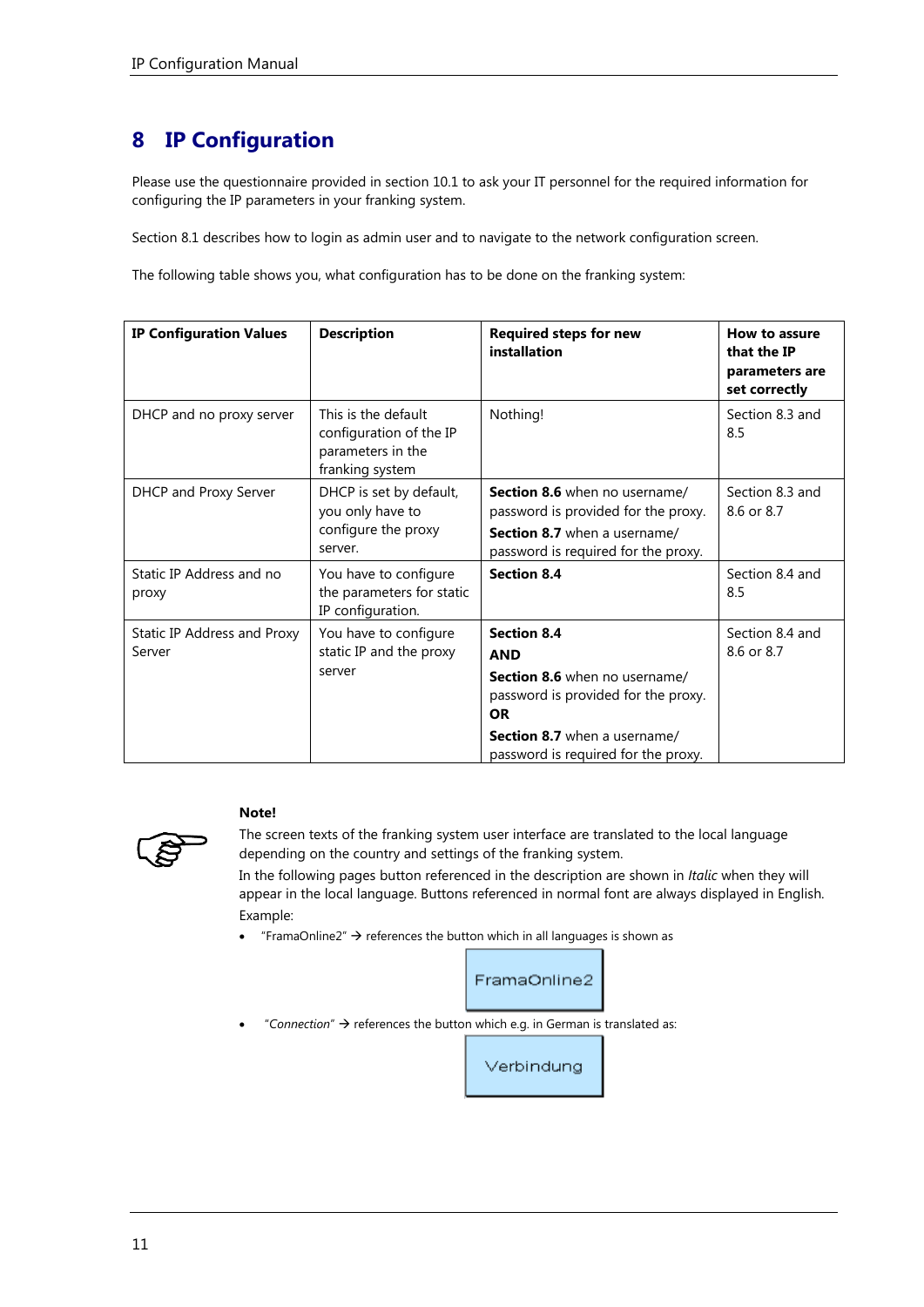## <span id="page-11-0"></span>**8.1 Admin Login and Connection Settings**

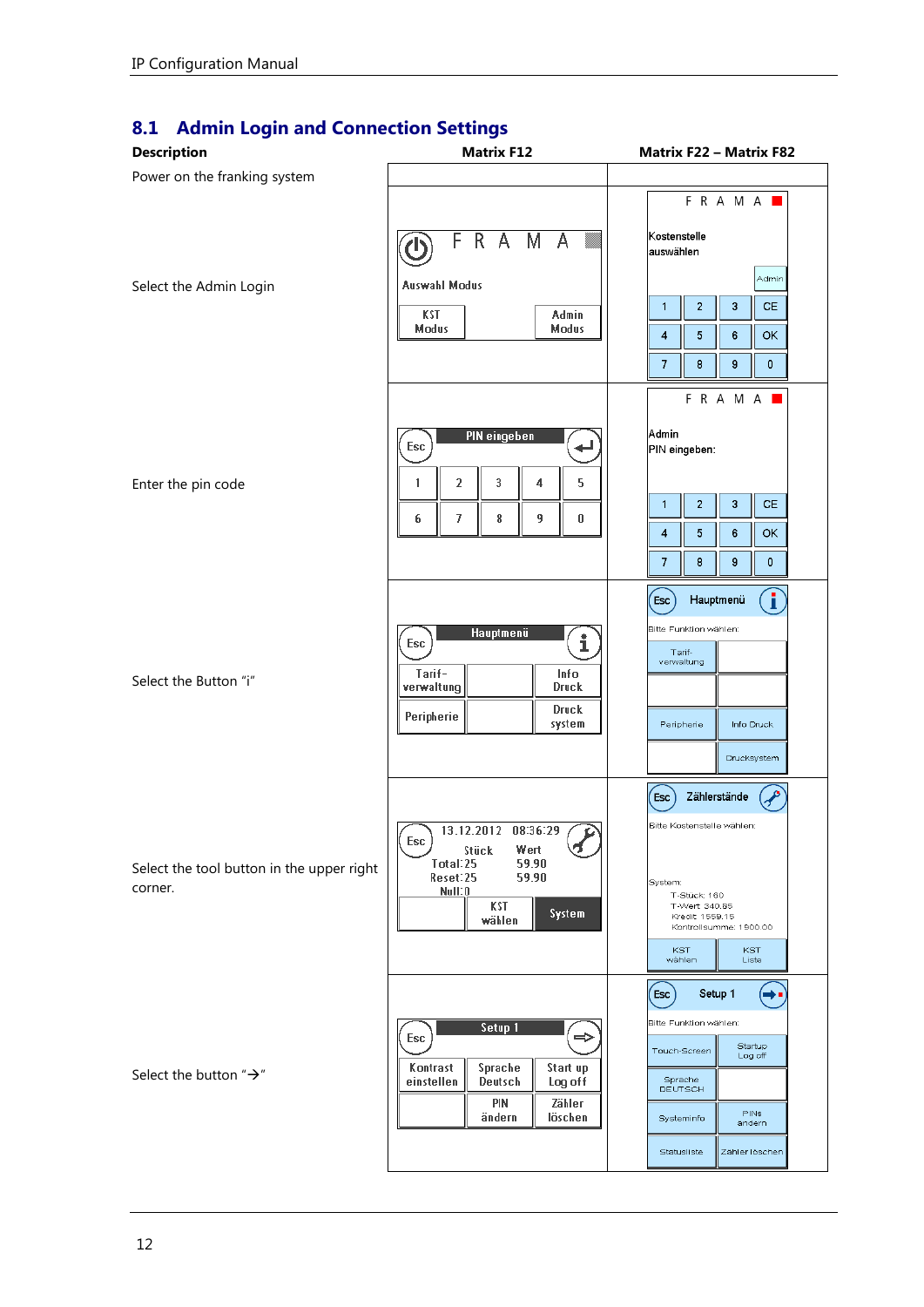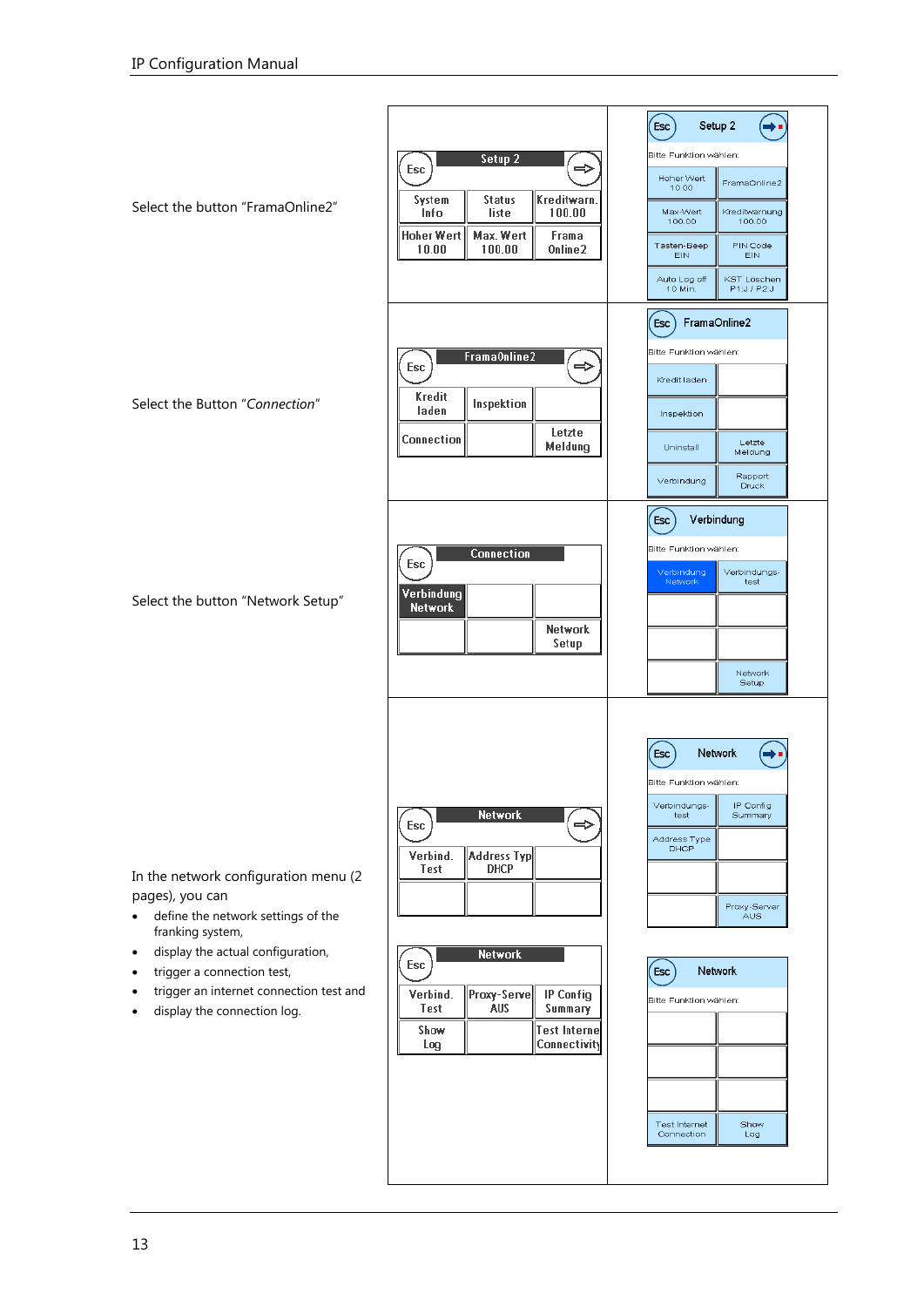# <span id="page-13-0"></span>**8.2 Display Current Network Configuration**

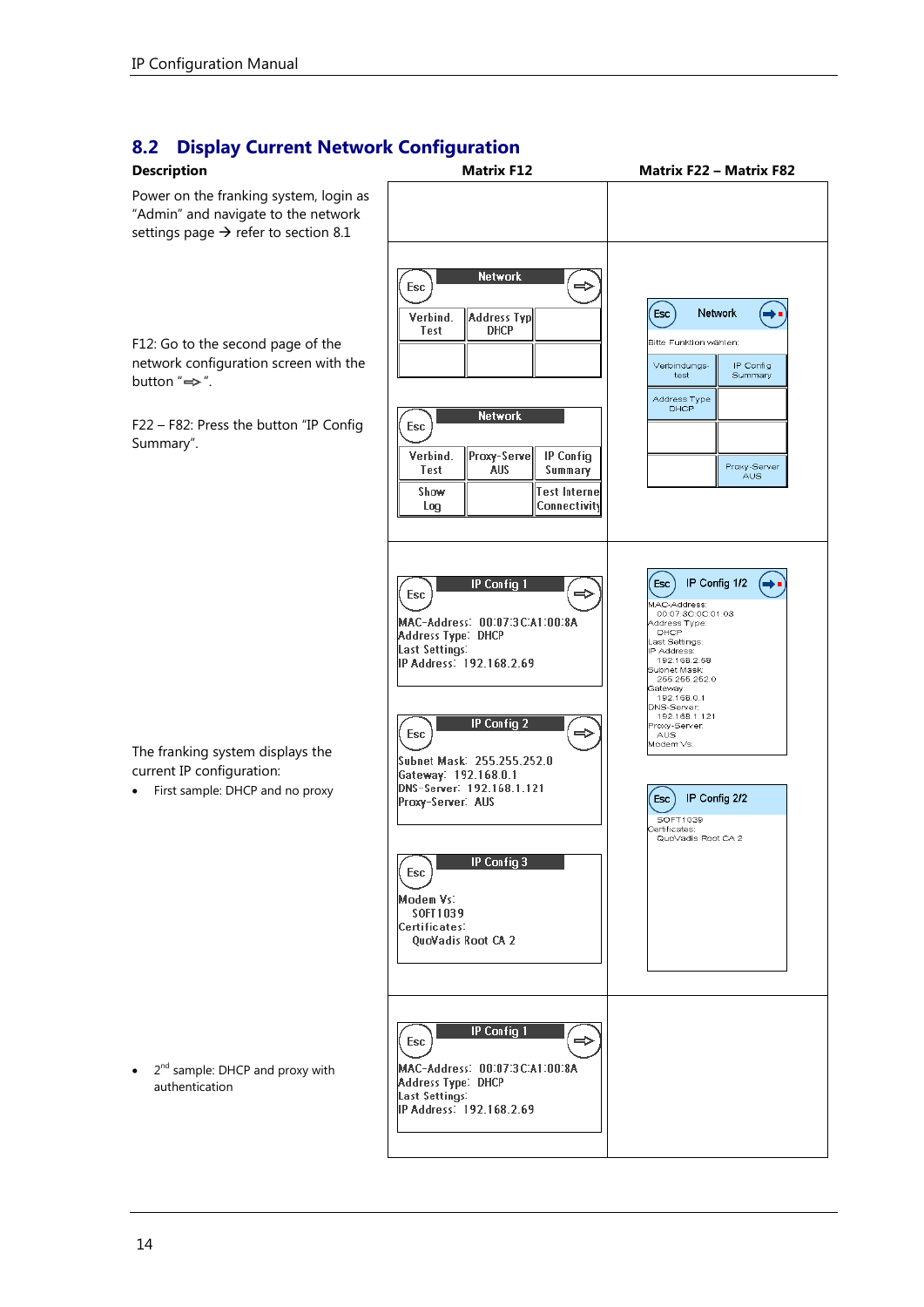

• 3<sup>rd</sup> sample: Static IP and no proxy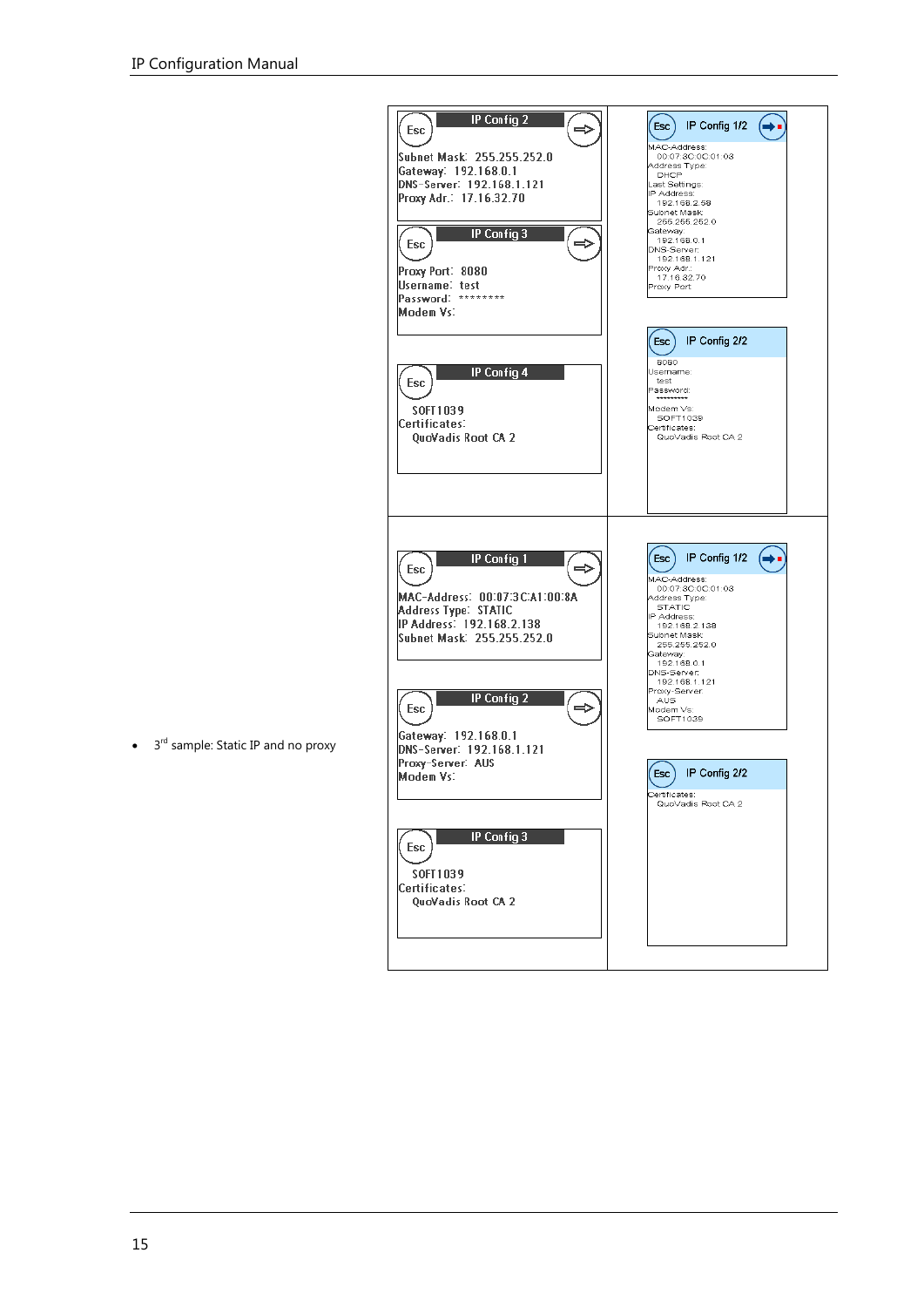

## <span id="page-15-0"></span>**8.3 DHCP**

Power on the franking system, login as "Admin" and navigate to the network settings page  $\rightarrow$  refer to sectio[n 8.1.](#page-11-0)

<span id="page-15-1"></span>Press the button "Address Type" until it displays on the second line "DHCP".

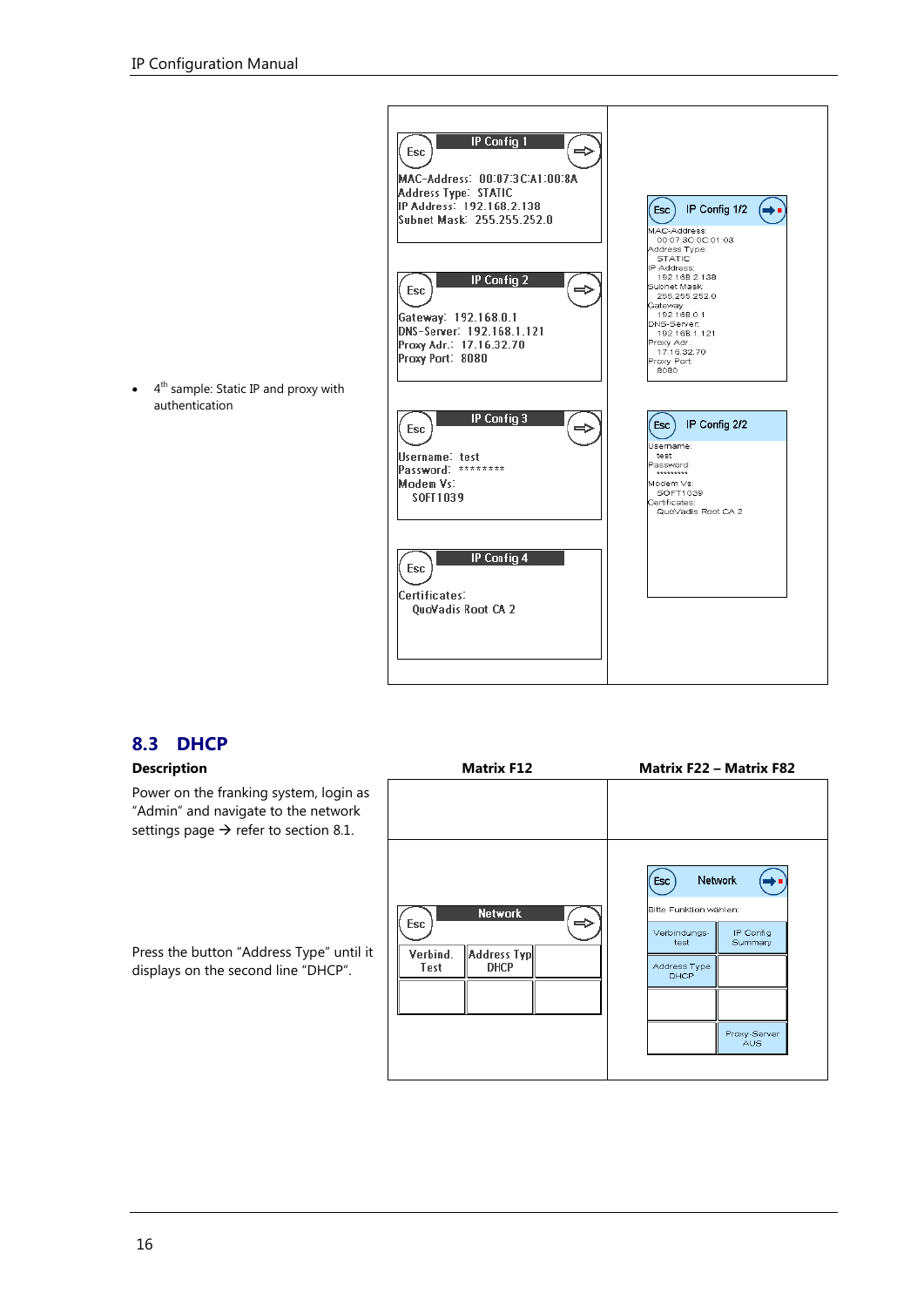## <span id="page-16-0"></span>**8.4 Static IP Address**

#### **Note!**

 $\Gamma$ 



Due to the limited space in the buttons, some of the static IP parameters may not be display completely in the button. But you are always able to check and see the complete value of a parameter, by pressing the button.

### **Description Matrix F12 Matrix F22 – Matrix F82**

| Power on the franking system, login as<br>"Admin" and navigate to the network<br>settings page $\rightarrow$ refer to section 8.1                                                                                                    | Network<br>Esc<br>Verbind.<br>Address Typ<br><b>DHCP</b><br>Test                                                                                                                                 | <b>Network</b><br><b>Esc</b><br>Bitte Funktion wählen:<br>Verbindungs-<br>IP Config<br>Summary<br>test<br>Address Type<br>DHCP<br>Proxy-Server<br>AUS                                                                                                                               |
|--------------------------------------------------------------------------------------------------------------------------------------------------------------------------------------------------------------------------------------|--------------------------------------------------------------------------------------------------------------------------------------------------------------------------------------------------|-------------------------------------------------------------------------------------------------------------------------------------------------------------------------------------------------------------------------------------------------------------------------------------|
| Press the button "Address Type" until it<br>displays on the second line "STATIC"                                                                                                                                                     |                                                                                                                                                                                                  | Network<br><b>Esc</b>                                                                                                                                                                                                                                                               |
| When switching from<br>DHCP to static IP<br>Address, the franking<br>system will always reset<br>the IP address to 0.0.0.0<br>and use the last values<br>known for the other<br>parameters.                                          | <b>Network</b><br>Esc<br>Verbind.<br><b>Address Typ</b><br>Gateway<br><b>STATIC</b><br>Test<br>192.168.0.1<br><b>IP Address</b><br>Subnet Masl<br>DNS-Server<br>255.255.25 192.168.1.<br>0.0.0.0 | Bitte Funktion wählen:<br>Verbindungs-<br>IP Config<br>Summary<br>test<br>Address Type<br>Gateway<br><b>STATIC</b><br>192.168.0.1<br><b>IP Address</b><br>DNS-Server<br>0.0.0.0<br>192.168.1.121<br>Subnet Mask<br>Proxy-Server<br>AUS<br>255.255.252.0<br><b>IP Address</b><br>Esc |
| Press the button "IP Address " to<br>manually set the IP address                                                                                                                                                                     | <b>IP Address</b><br>Esc<br>0.0.0.0<br>2<br>3<br>5<br>1<br>4<br>⇩<br>7<br>8<br>9<br>6                                                                                                            | Einstellung ändern:<br>0.0.0.0<br>$\overline{c}$<br>3<br>1<br><b>CE</b><br>4<br>5<br>6<br>$\mathbf{0}$<br>7<br>8<br>9                                                                                                                                                               |
| Enter the <b>IP address</b> to the value<br>defined by your IT personnel.<br>Complete the entry by pressing " $\leftarrow$ ".<br>The franking system will only accept<br>valid IP addresses:<br>Format: n.n.n.n<br>$0 \le n \le 255$ | <b>IP Address</b><br>CE<br>192.168.0.36<br>T<br>2<br>3<br>5<br>1<br>4<br>⇩<br>7<br>6<br>8<br>9                                                                                                   | <b>IP Address</b><br>Esc<br>Einstellung ändern:<br>192.168.0.36<br>$\overline{2}$<br>3<br><b>CE</b><br>1<br>5<br>6<br>4<br>8<br>9<br>$\mathbf 0$<br>$\overline{7}$                                                                                                                  |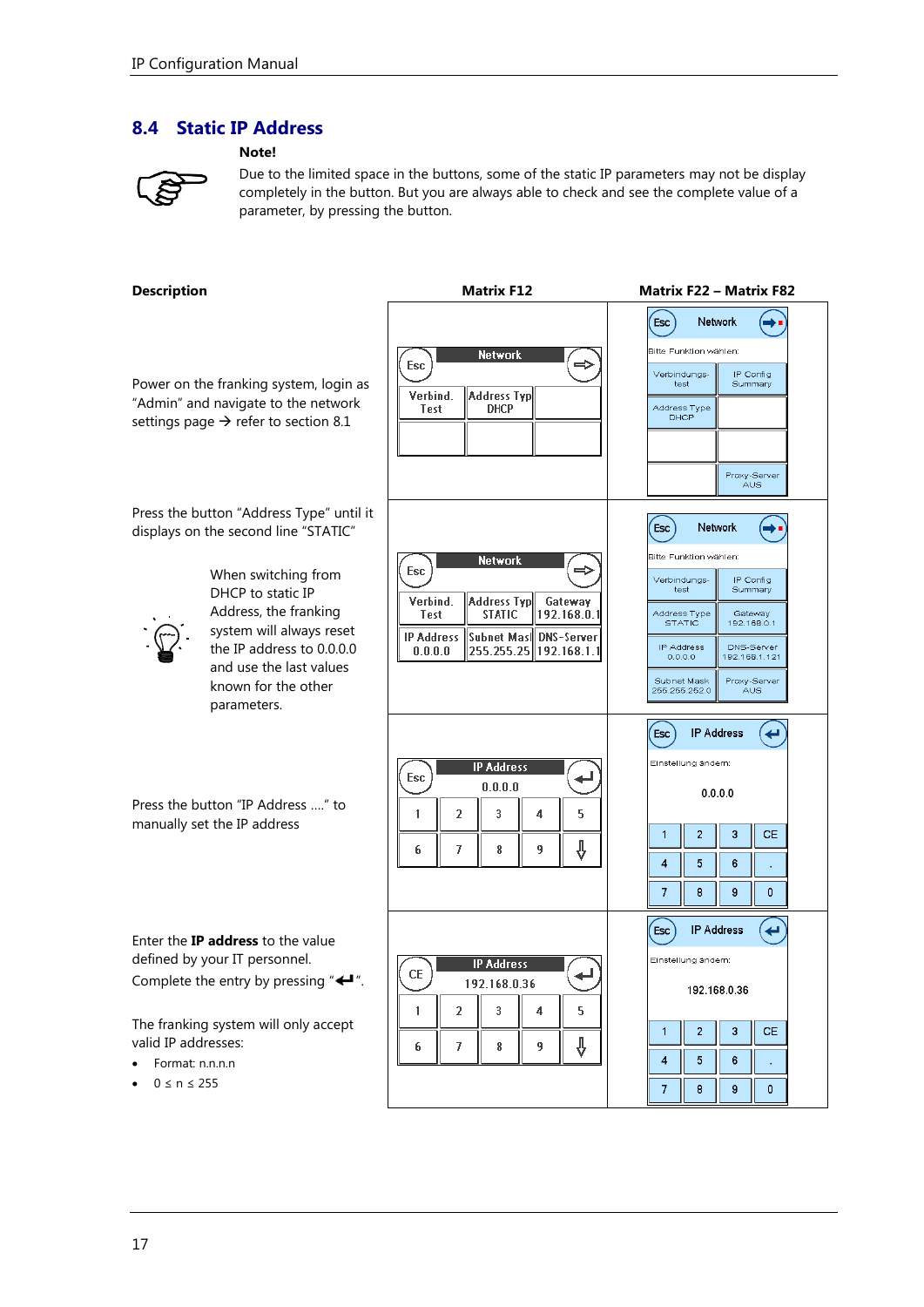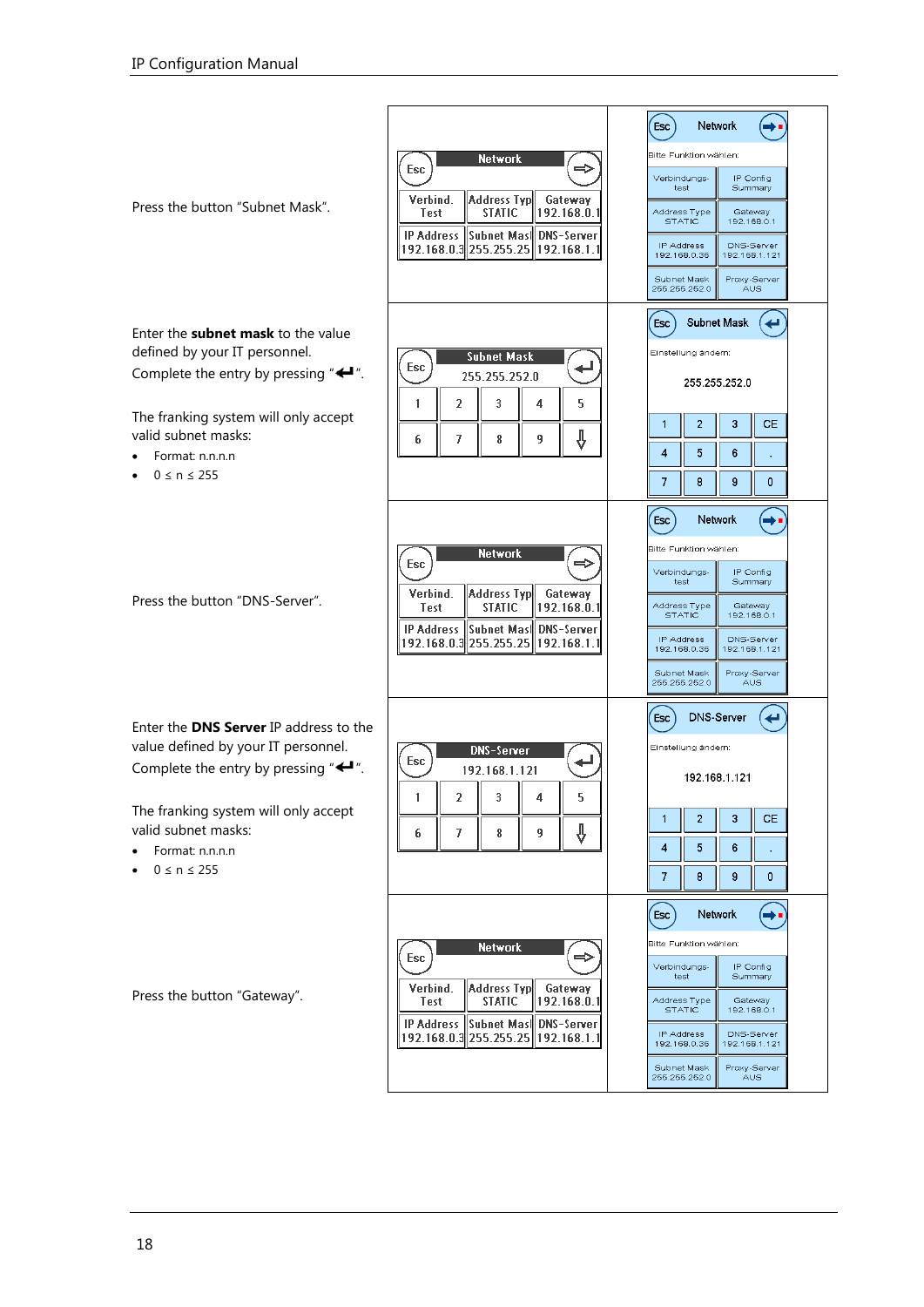Enter the **default gateway** IP address to the value defined by your IT personnel.

Complete the entry by pressing " $\leftarrow$ ".

The franking system will only accept valid subnet masks:

- Format: n.n.n.n
- $0 \le n \le 255$

Now you have set all parameters for a static IP address configuration.

Now make sure to configure the proxy server correctly:

- See sectio[n 8.5](#page-19-0) when no proxy server must be set.
- See sectio[n 8.6](#page-20-0) to configure a proxy server without authentication
- <span id="page-18-0"></span>• See sectio[n 8.7](#page-23-0) to configure a proxy server with basic authentication

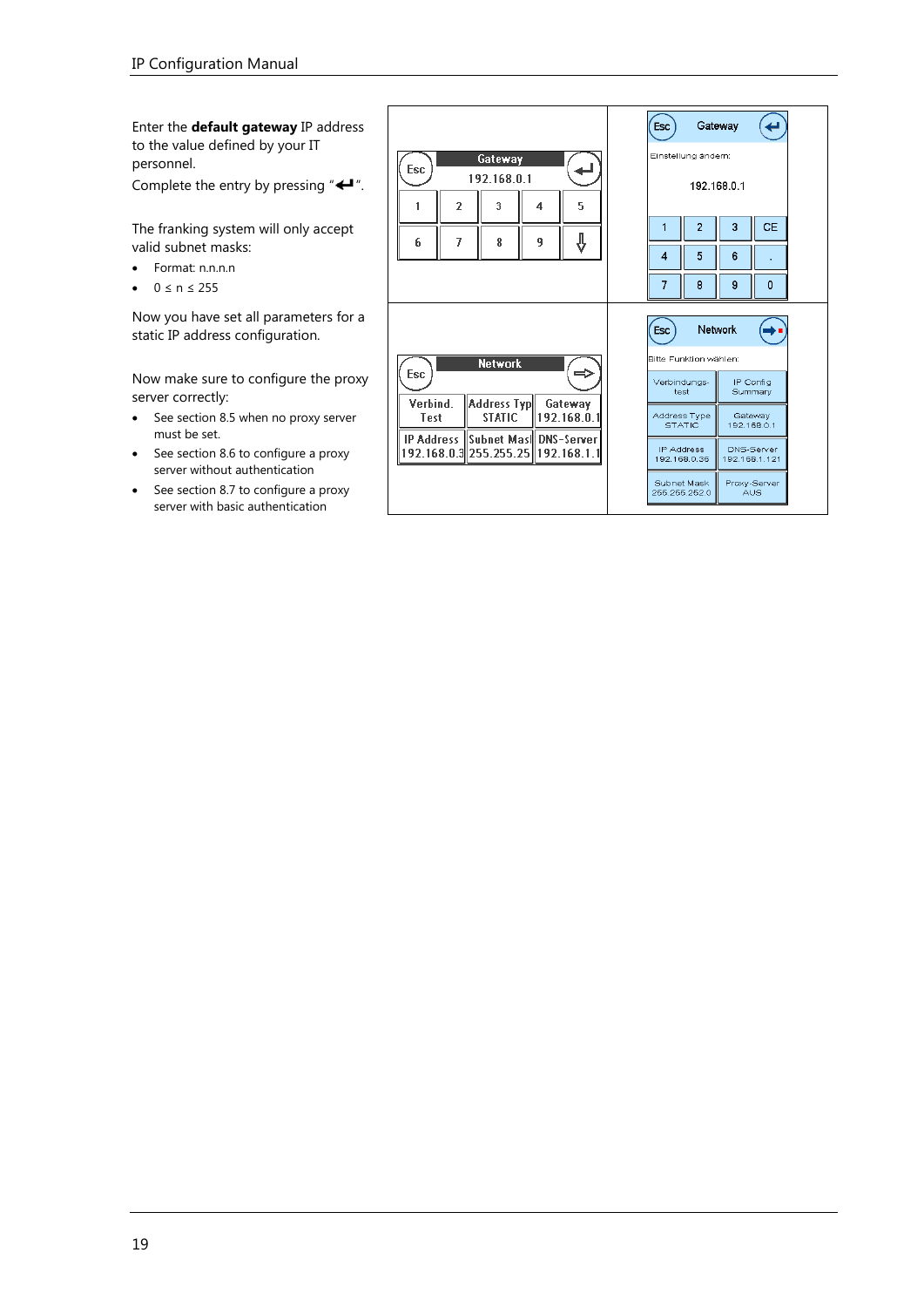#### <span id="page-19-1"></span><span id="page-19-0"></span>**8.5 No Proxy Server Description Matrix F12 Matrix F22 – Matrix F82** Power on the franking system, login as "Admin" and navigate to the network settings page  $\rightarrow$  refer to sectio[n 8.1](#page-11-0) **Network** Esc  $\Rightarrow$ **Address Typ**  $(\mathsf{Esc})$ Network (⇒∙ Verhind F12: Go to the second page of the **DHCP** Test .<br>Bitte Funktion wählen network configuration screen with the button " $\Rightarrow$ ". IP Config<br>Summary Verbindungs<br>test Address Type<br>DHCP When the button "Proxy Server" shows **Network** "OFF" in the second line  $\rightarrow$  The franking Esc system uses no proxy server and you Verbind. Proxy-Serve **IP Config** are done. Proxy-Server<br>AUS Test **AUS** Summary Show **Test Interne** Connectivity Log  $(\mathsf{Esc})$ Network (➡ .<br>Bitte Funktion wählen: When the button "Proxy Server" shows **Network** Esc an IP address in the second line, then Verbindungs<br>test IP Config<br>Summary the franking system is configured to use Verbind. Proxy-Serve **IP Config** a proxy server  $\rightarrow$ Test 17.16.32.70 Summary Address Type<br>DHCP Press the button "Proxy Server". Show **Test Interne** Connectivity Log Proxy-Server<br>17.16.32.70 Proxy-Server  $(\mathsf{Esc})$ .<br>Bitte Funktion wählen: Proxy Esc Verbindungs-<br>test Proxy-Server<br>EIN Press the button "Proxy Server ON" to Verbindungs Proxy Port Proxy-Serve disable the proxy server configuration. test 8080 EIN Proxy Port<br>8080 Proxy Adr.<br>17.16.32.70 Proxy Adr. Username Password 17.16.32.7 Username Password Esc<sup>1</sup> Proxy-Server itte Funktion wählen Network Esc Proxy-Server<br>AUS Verbindungs-Press the button "Esc" to go back to the Verbind. Proxy-Serve **IP Config** ÁUS Test Summary network configuration screen.Show **Test Interne Connectivity** Log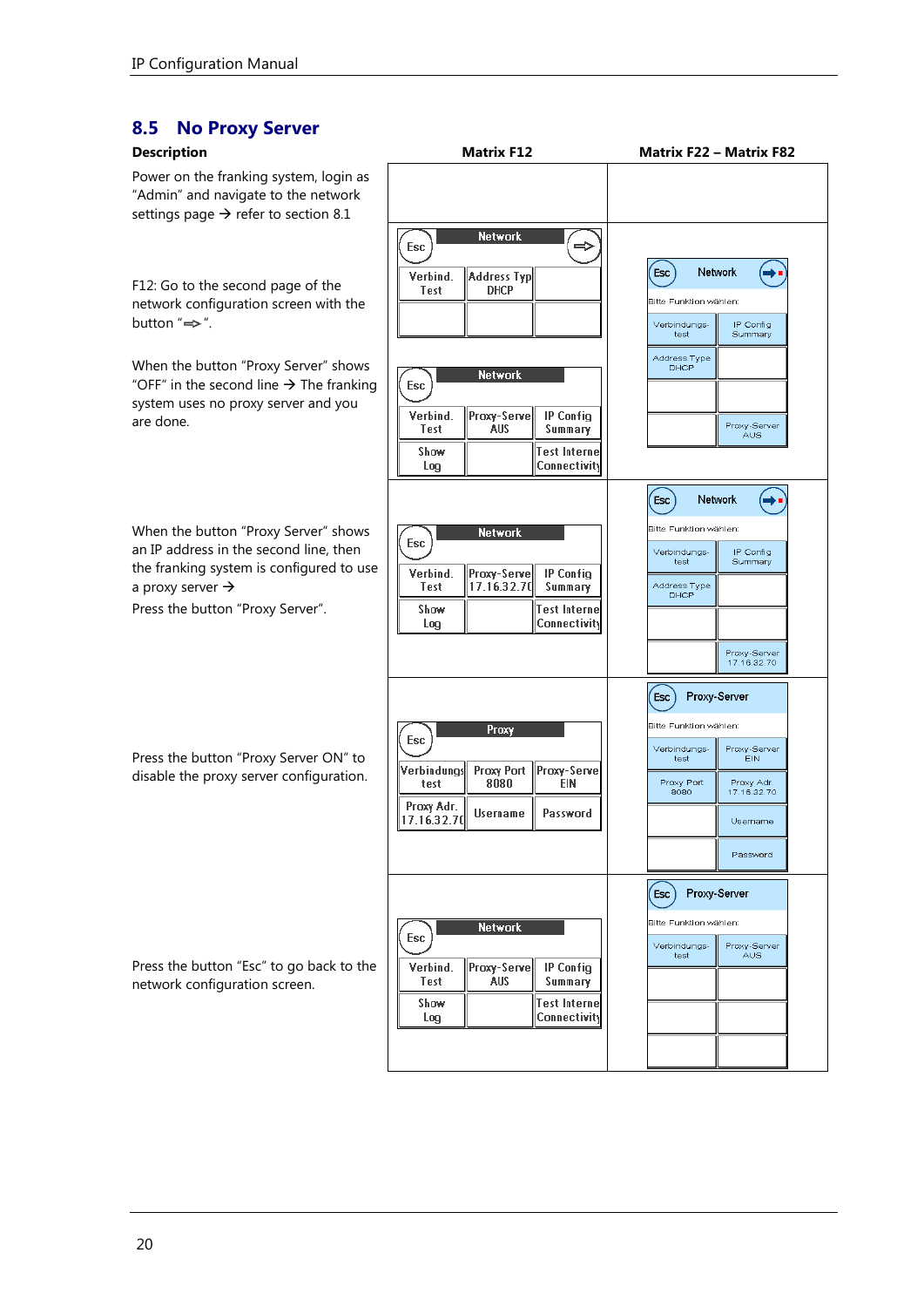## <span id="page-20-0"></span>**8.6 Proxy Server without Authentication**

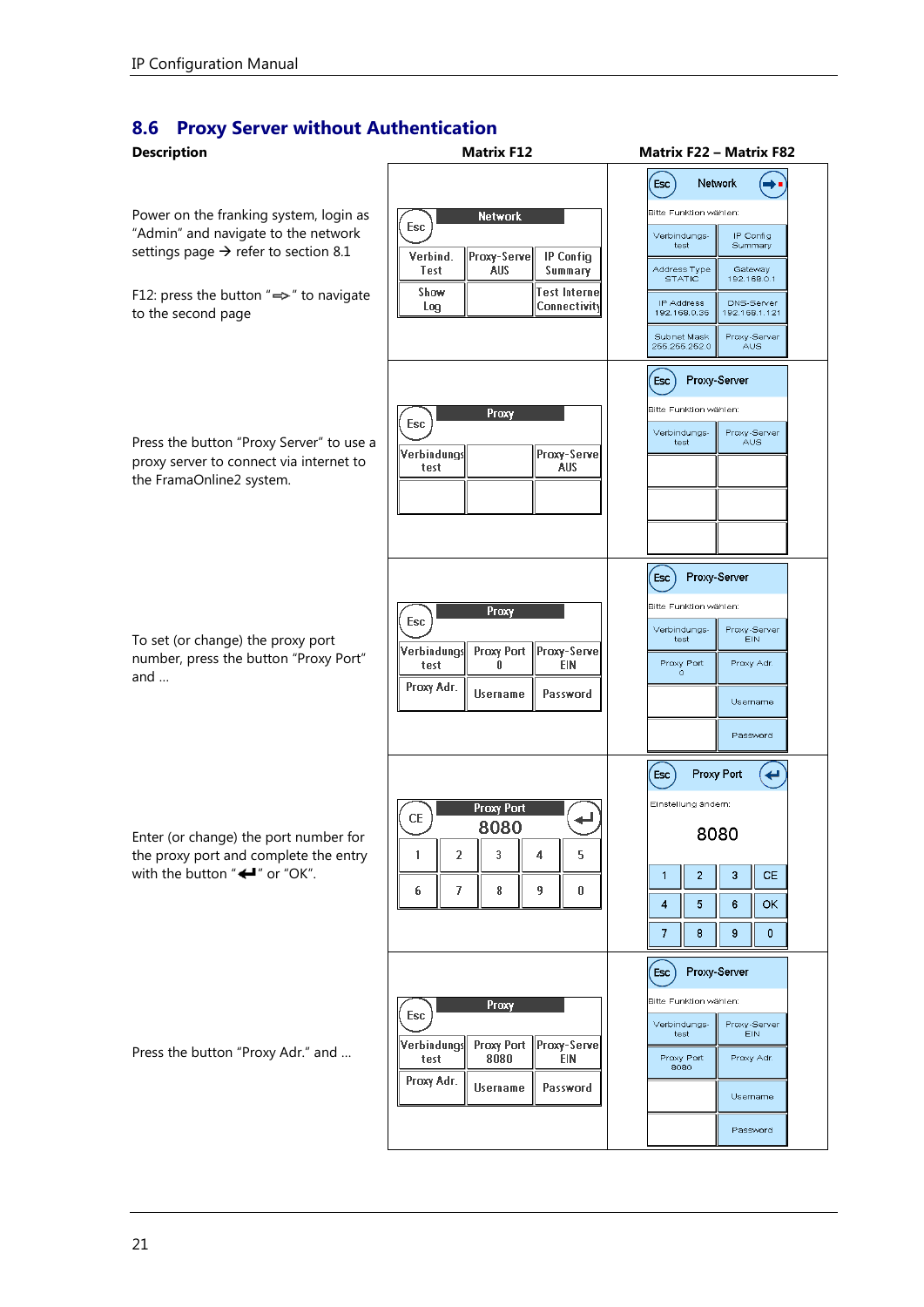Enter (or change) the **proxy server** IP address to the value defined by your IT personnel.

Complete the entry by pressing " $\leftarrow$ ".

The franking system will only accept valid IP addresses:

- Format: n.n.n.n
- 0 ≤ n ≤ 255

| Press the button "Username" to check |  |
|--------------------------------------|--|
| that no username is set              |  |

Delete an eventually set username by pressing "CE" until the input field is empty.

Complete the entry by pressing " $\leftarrow$ ".

Press the button "Password" to check that no password is set …

Delete an eventually set password by pressing "CE" until the input field is empty.

Complete the entry by pressing " $\leftarrow$ ".

Note: Password entry is not in clear text, all characters entered are displayed as  $^{\prime\prime\star\prime\prime}$ .

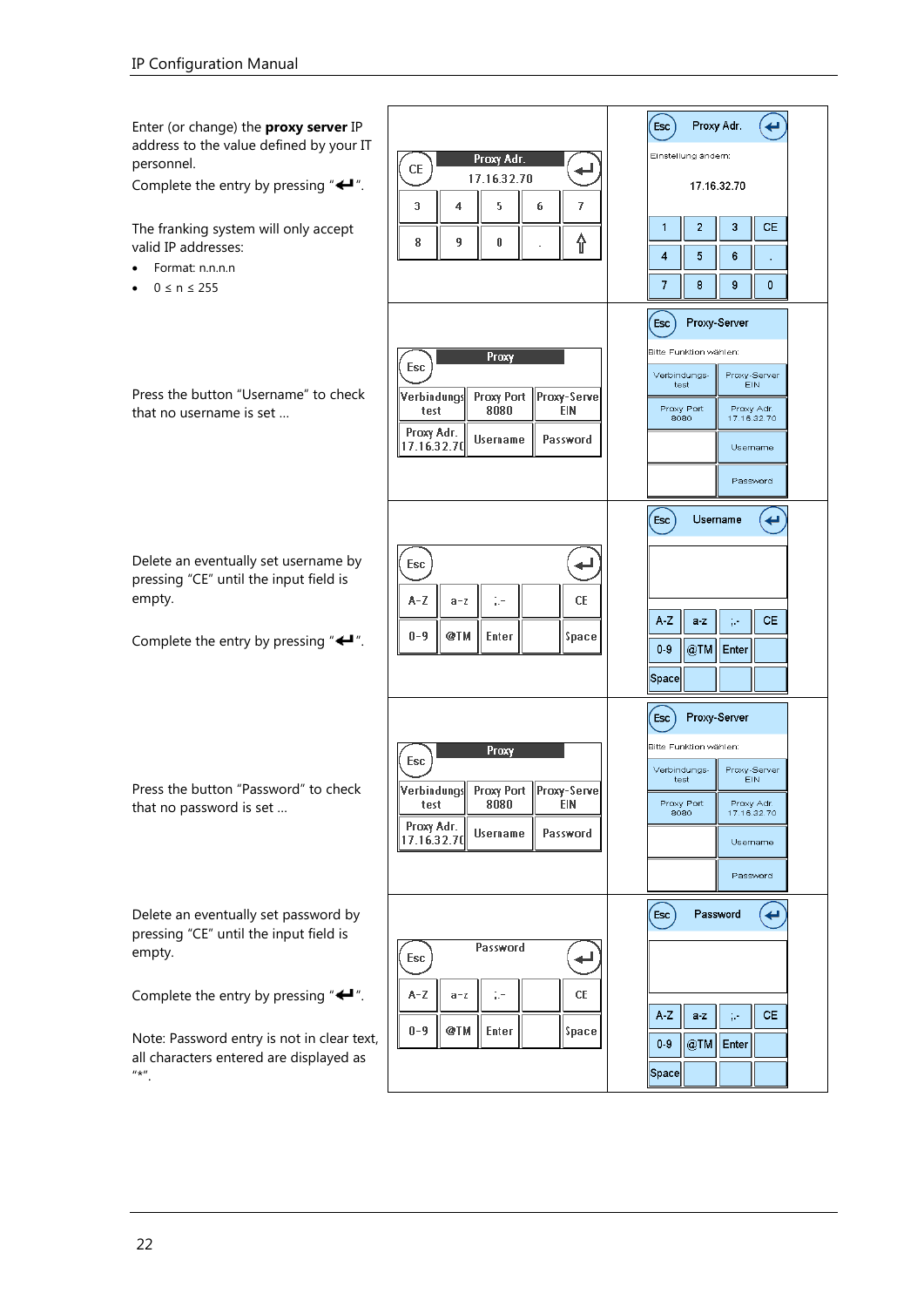<span id="page-22-0"></span>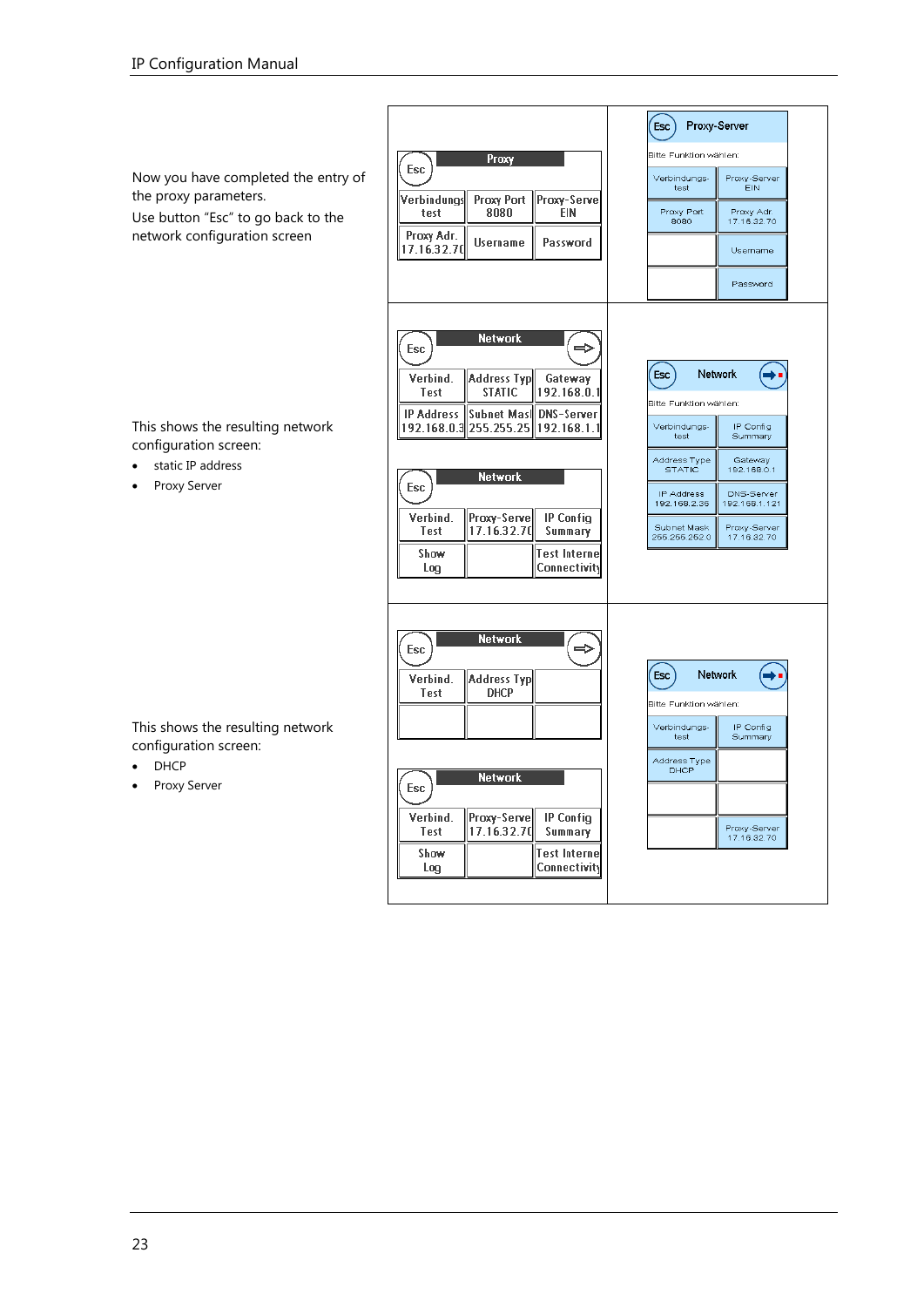## <span id="page-23-0"></span>**8.7 Proxy Server with Basic Authentication**

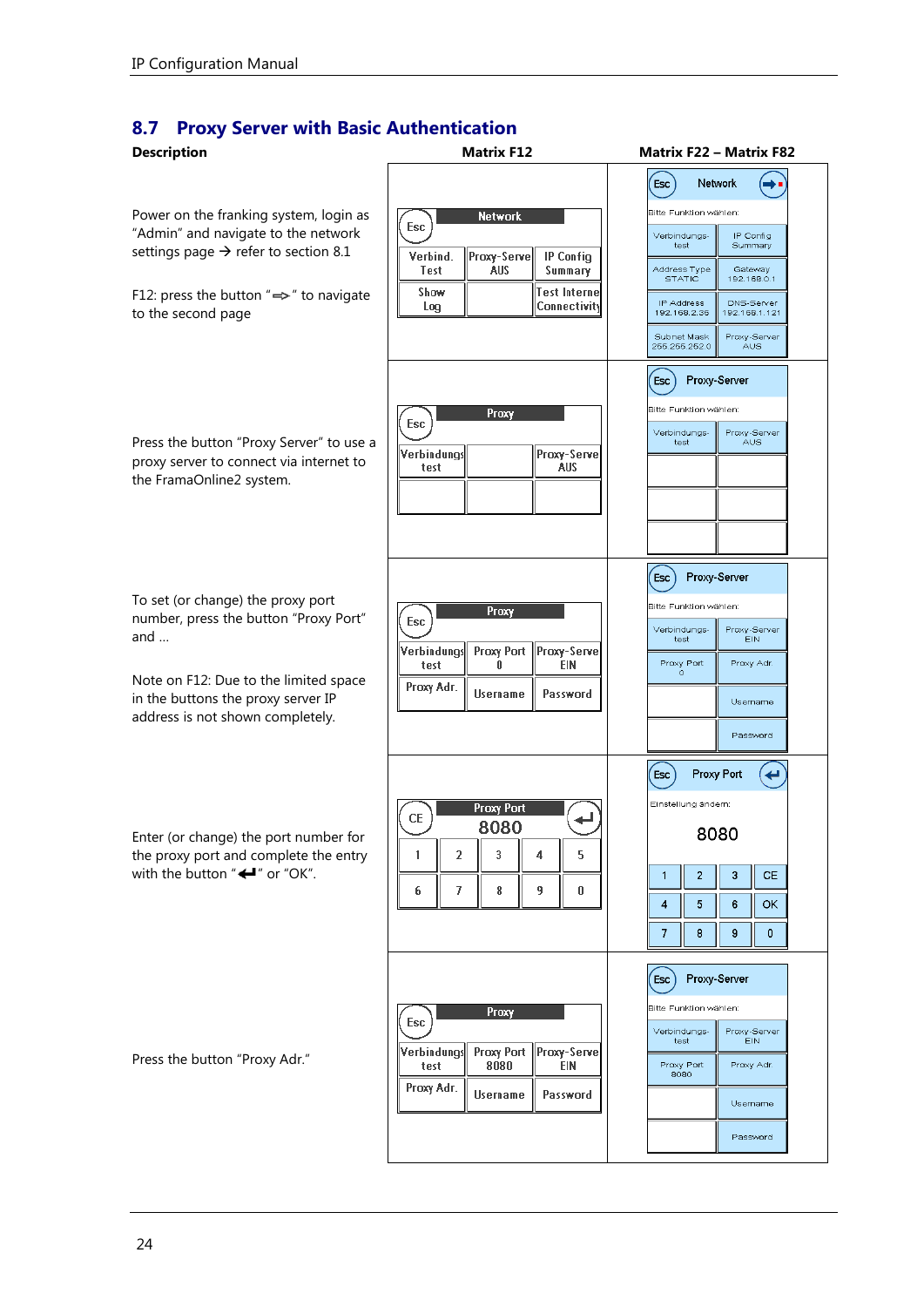Enter (or change) the **proxy server** IP  $\epsilon$ sc $\epsilon$ Proxy Adr. (← address to the value defined by your IT Einstellung ändern: Proxy Adr. personnel.  $\mathsf{CE}$ ↵ 17.16.32.70 Complete the entry by pressing " $\leftarrow$ ". 17.16.32.70 5  $\mathsf 3$  $\overline{\mathbf{4}}$  $\boldsymbol{6}$  $\overline{I}$  $\overline{1}$  $\overline{2}$  $\overline{\mathbf{3}}$  $CE$ The franking system will only accept 9 ⇧ 8  $\pmb{0}$ valid IP addresses:  $\overline{4}$  $\sqrt{5}$  $\bf{6}$  $\mathcal{L}$  Format: n.n.n.n  $\overline{7}$  $\bf 8$  $\overline{9}$  $\mathbf{0}$  0 ≤ n ≤ 255  $\epsilon$ sc Proxy-Server .<br>Bitte Funktion wählen: Proxy Esc Proxy-Server<br>EIN Verbindungs-Press the button "Username" to set the Verbindungs Proxy Port Proxy-Serve 8080 **EIN** test Proxy Port<br>8080 Proxy Adr.<br>17.16.32.70 proxy username. Proxy Adr. Username Password 17.16.32.7 Username Password Username Esc (← Type in the username for the proxy authentication:  $\overline{\phantom{0}}$  To enter characters, press first the Esc test test corresponding category button and then select the character.  $CE$  $A-Z$  $a-z$  $\frac{1}{2}$  ,  $\frac{1}{2}$  To change back to the screen on the  $CE$  $A-Z$  $a-z$  $\frac{1}{2} \sqrt{2}$ right, use the button """ @TM  $0 - 9$ Enter Space  $0-9$  $|@TM$ Enter Complete the entry by pressing " $\leftarrow$ ". Space Proxy-Server  $($  Esc  $)$ .<br>Bitte Funktion wählen: Proxy Esc Verbindungs-<br>test Proxy-Server<br>EIN Press the button "Password" to set the Verbindungs **Proxy Port** Proxy-Serve test 8080 **EIN** Proxy Port<br>8080 proxy password. Proxy Adr.<br>17.16.32.70 Proxy Adr. **Username** Password 17.16.32.70 Username Password Type in the password for the proxy authentication: Esc Password َ⊶ To enter characters, press first the corresponding category button and then Password Esc ↵ select the character.  $\ddot{x}$  $***$ • To change back to the screen above, use  $A-Z$  $\frac{1}{2}$  .  $CE$ the button  $" \blacksquare \leftarrow "$  $a-z$  $A - Z$ **CE**  $a-z$  $\mathcal{L}^{\mathcal{L}}$ Complete the entry by pressing " $\leftarrow$ ".  $0-9$ @TM Enter Space  $0 - 9$  $@TM$ Enter Note: Password entry is not in clear text, Space all characters entered are displayed as  $"*"$ .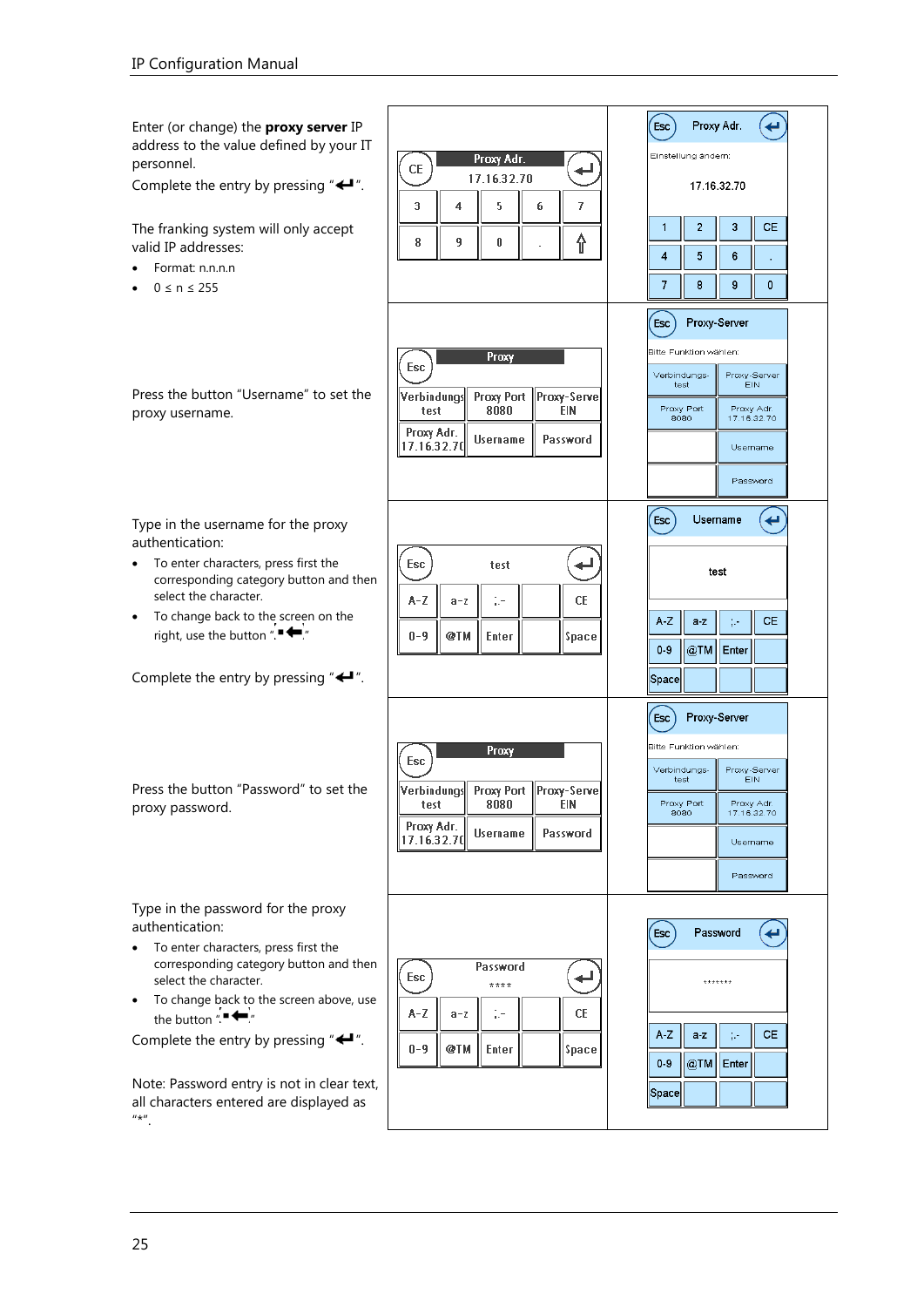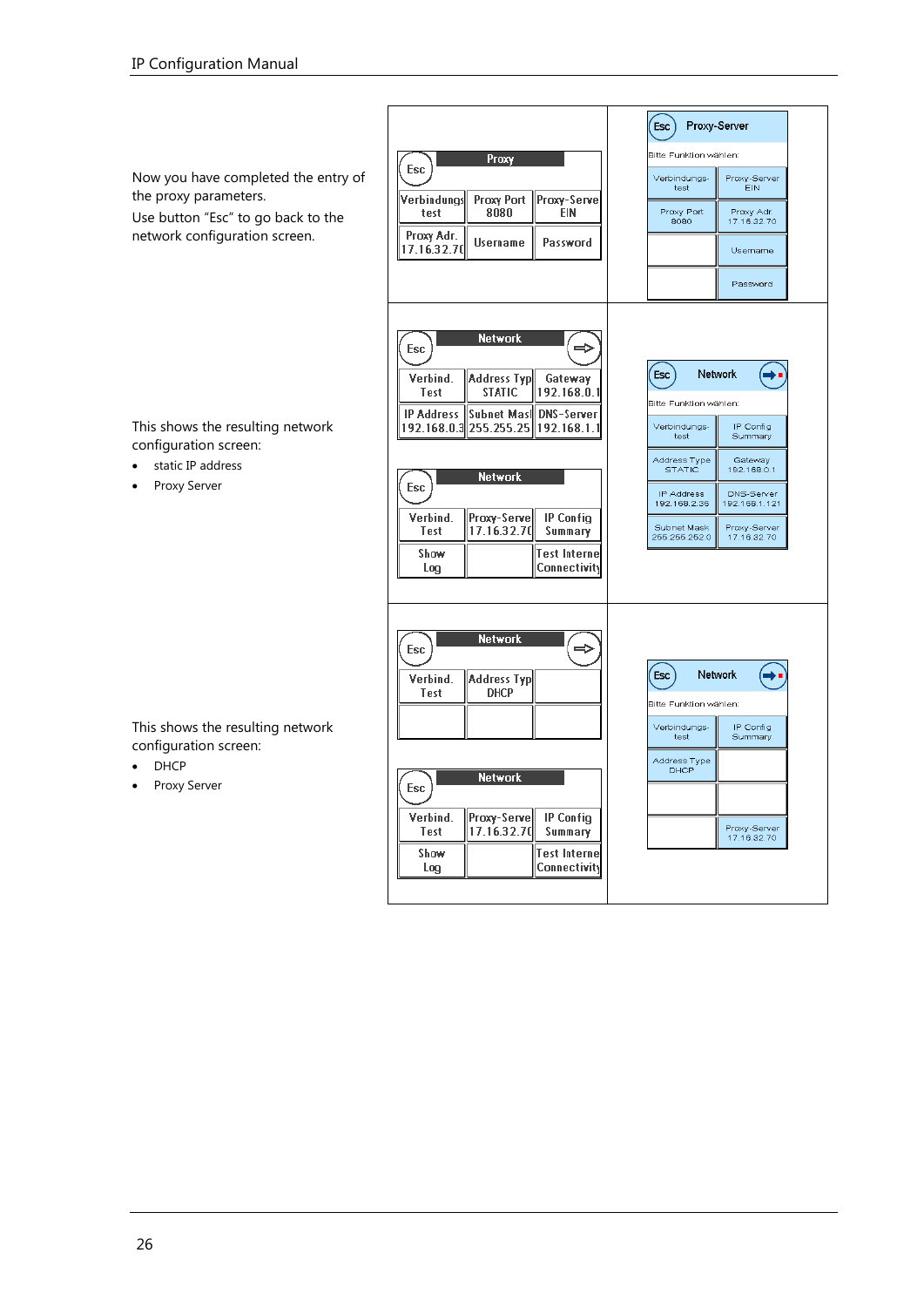# <span id="page-26-0"></span>**8.8 Connection Test**

| <b>Description</b>                                                                                                                | <b>Matrix F12</b>                                                                   | <b>Matrix F22 - Matrix F82</b>                                                                                                                                    |
|-----------------------------------------------------------------------------------------------------------------------------------|-------------------------------------------------------------------------------------|-------------------------------------------------------------------------------------------------------------------------------------------------------------------|
| Power on the franking system, login as<br>"Admin" and navigate to the network<br>settings page $\rightarrow$ refer to section 8.1 |                                                                                     |                                                                                                                                                                   |
| When you have completed the network<br>configuration, press the button<br>"Connection Test" to check the<br>connection            | <b>Network</b><br>➾<br>Esc<br>Verbind.<br><b>Address Typ</b><br><b>DHCP</b><br>Test | Network<br><b>Esc</b><br>⊏<br>Bitte Funktion wählen:<br>Verbindungs-<br>IP Config<br>test<br>Summary<br>Address Type<br>DHCP<br>Proxy-Server<br><b>AUS</b>        |
| Press "Yes"                                                                                                                       | <b>Verbindungstest Modem</b><br>Verbindungstest durchführen?<br><b>NEIN</b><br>JA.  | Verbindungs-<br>Esc<br>test<br>/erbindungstest durchführen?<br><b>NEIN</b><br><b>JA</b>                                                                           |
| The franking system initializes the<br>connection module and connects to the<br>FramaOnline2 system                               | Datentransfer läuft<br>Schritt:<br>Initialisierung<br>Daten:<br>Transfer:           | FramaOnline2<br>Datentransfer läuft<br>Dieser Vorgang kann<br>mehrere Minuten dauern.<br>Nicht ausschalten!<br>Schritt:<br>Initialisierung<br>Daten:<br>Transfer: |
| After a successful connection this<br>message from FramaOnline2 is<br>displayed.                                                  | <b>FramaOnline Schweiz</b><br>Testverbindung erfolgreich.<br>[TESTCOM]              | FramaOnline Schweiz<br>Testverbindung erfolgreich.<br>[TESTCOM]                                                                                                   |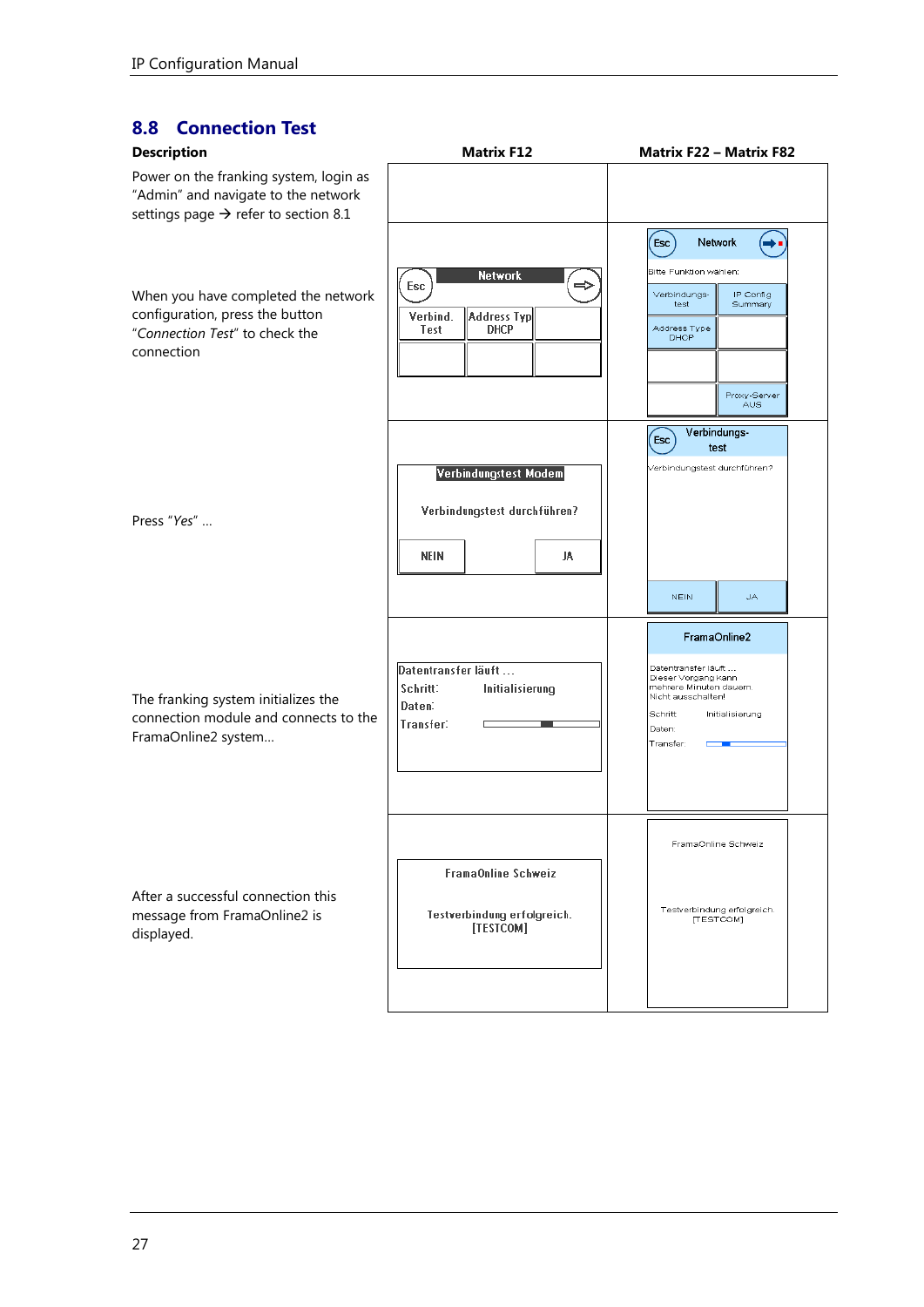# <span id="page-27-0"></span>**8.9 Internet Connection Test**

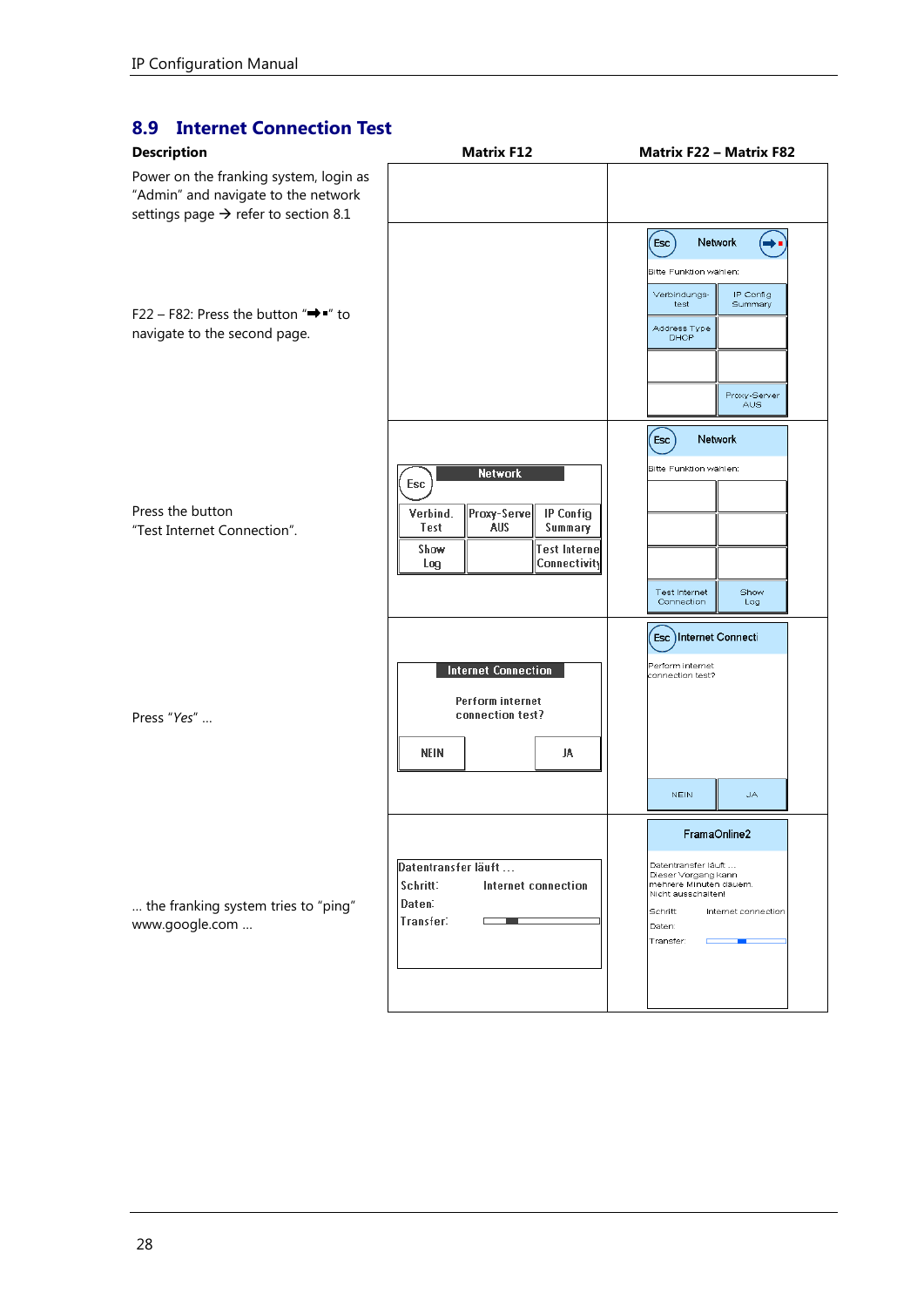

# **8.10 Display IP Log**

successful.

<span id="page-28-1"></span><span id="page-28-0"></span>

| <b>Description</b>                                                                                                                                                                                                                                                                                                                                                                                            | <b>Matrix F12</b>                                                                                                                                    | <b>Matrix F22 - Matrix F82</b>                                                                                                                        |
|---------------------------------------------------------------------------------------------------------------------------------------------------------------------------------------------------------------------------------------------------------------------------------------------------------------------------------------------------------------------------------------------------------------|------------------------------------------------------------------------------------------------------------------------------------------------------|-------------------------------------------------------------------------------------------------------------------------------------------------------|
| Power on the franking system, login as<br>"Admin" and navigate to the network<br>settings page $\rightarrow$ refer to section 8.1                                                                                                                                                                                                                                                                             |                                                                                                                                                      |                                                                                                                                                       |
| F22 - F82: Press the button " <sup>+</sup> " to<br>navigate to the second page.                                                                                                                                                                                                                                                                                                                               |                                                                                                                                                      | Network<br>Esc<br>Bitte Funktion wählen:<br>Verbindungs-<br>IP Config<br>Summary<br>test<br>Address Type<br><b>DHCP</b><br>Proxy-Server<br><b>AUS</b> |
| Press the button "Show Log".                                                                                                                                                                                                                                                                                                                                                                                  | Network<br>Esc<br>Verbind.<br>Proxy-Serve<br><b>IP Config</b><br><b>AUS</b><br>Test<br>Summary<br><b>Test Interne</b><br>Show<br>Connectivity<br>Log | <b>Network</b><br>Esc<br>Bitte Funktion wählen:<br>Test Internet<br>Show<br>Connection<br>Log                                                         |
| Now the franking system displays a<br>detailed technical log of the<br>initialisation and configuration of the<br>Ethernet module.<br>Notes:<br>The log shows information on<br>connection setup since the last power-<br>up and is limited to around 2k data<br>Information is appended to the end of<br>$\bullet$<br>the log and older information is<br>overwritten<br>See section 9 interpretation of the | <b>Connection Log 1</b><br>Esc                                                                                                                       | Connection<br>Esc<br>Log 1/1                                                                                                                          |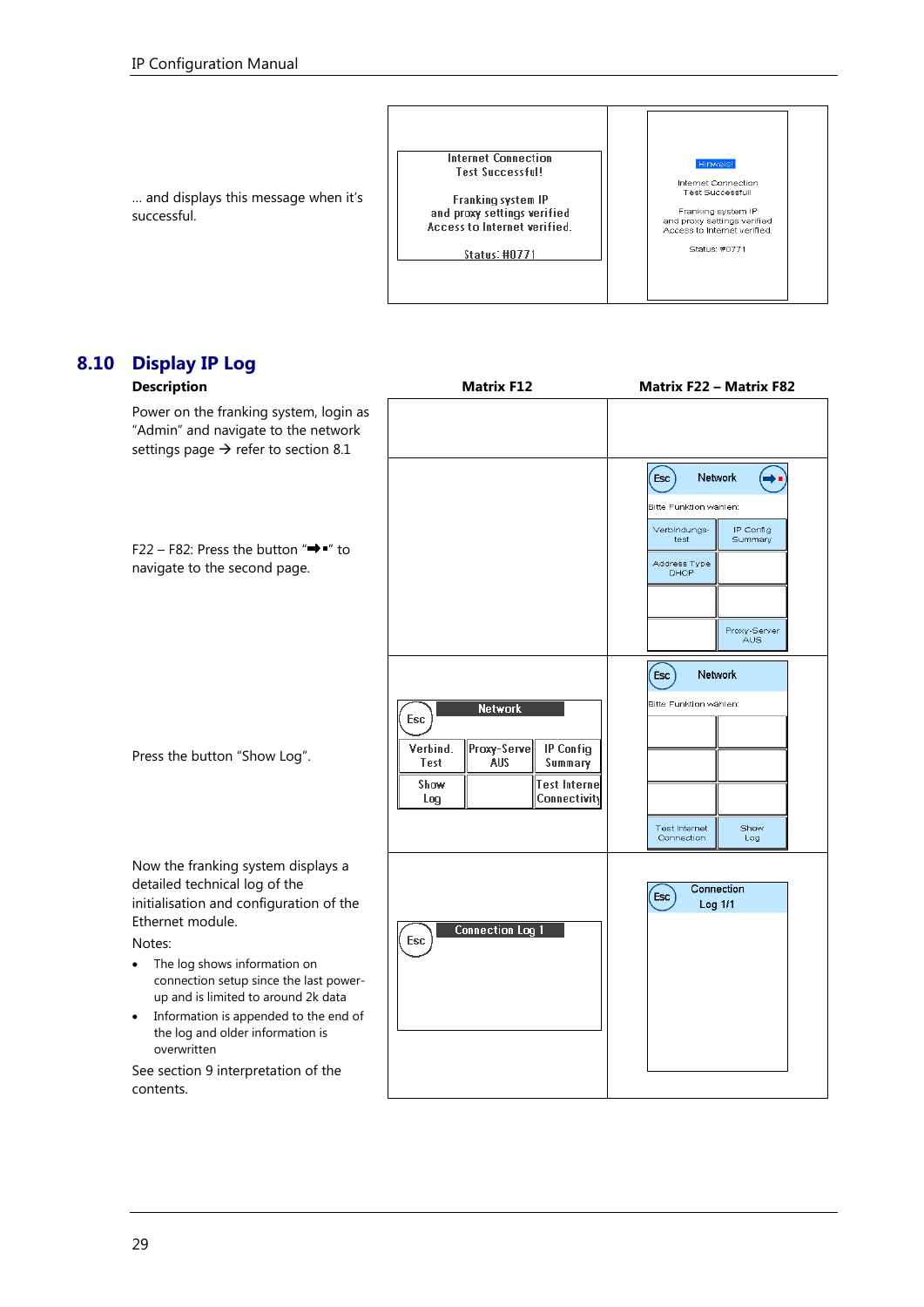# <span id="page-29-0"></span>**9 Troubleshooting**

#### **Note!**



The part of the message text displayed to the costumer which is translated to the local language is shown in *Italic*. The message text displayed in normal font is always displayed in English.



#### **Note!**

Due to the screen size of the Matrix F12, the screen message is displayed without the header line "*Information!*" and the footer with the status code may be missing.

## <span id="page-29-1"></span>**9.1 E0755**

| Screen Message             | Description                                                                                                                     |
|----------------------------|---------------------------------------------------------------------------------------------------------------------------------|
| Information!               | <b>No connection</b> to FramaOnline2 system. The FramaOnline2<br>system may be temporary unavailable or the proxy configuration |
| <b>General Connection</b>  | may be incorrect.                                                                                                               |
| Failure.                   |                                                                                                                                 |
| Please try again later.    |                                                                                                                                 |
| Please refer to the manual |                                                                                                                                 |
| for further info.          |                                                                                                                                 |
|                            |                                                                                                                                 |

*Status*: #0755

<span id="page-29-2"></span>

| Possible Causes                                                                                              | Solution                                                                                                                                                                                                                                                                                                                                               |  |
|--------------------------------------------------------------------------------------------------------------|--------------------------------------------------------------------------------------------------------------------------------------------------------------------------------------------------------------------------------------------------------------------------------------------------------------------------------------------------------|--|
| The problem may be caused by temporarily connection<br>problems.                                             | Try again later                                                                                                                                                                                                                                                                                                                                        |  |
| No <b>access to the internet</b> from the network connection<br>you are using.                               | Use the function "Internet Connection Test" (see section<br>$\bullet$<br>8.9) to check accessibility of the internet from this device.<br>Use another network device and connect this to the same<br>$\bullet$<br>Ethernet cable/socket to check this.                                                                                                 |  |
| The configuration of the <b>proxy server</b> is not correct.                                                 | Use the function "Internet Connection Test" (see section<br>٠<br>8.9) to check accessibility of the internet from this device.<br>Use the questionnaire in section 10.1 to interrogate your<br>$\bullet$<br>IT personnel and make sure that the franking system is<br>configured accordingly.                                                          |  |
| In case of <b>static IP address</b> configuration, the DNS server<br>IP address might be wrongly configured. | Use the function "Internet Connection Test" (see section<br>٠<br>8.9) to check accessibility of the internet from this device.<br>Use the questionnaire in section 10.1 to interrogate your<br>$\bullet$<br>IT personnel and make sure that the franking system is<br>configured accordingly.<br>Section 8.4 shows how to configure static IP address. |  |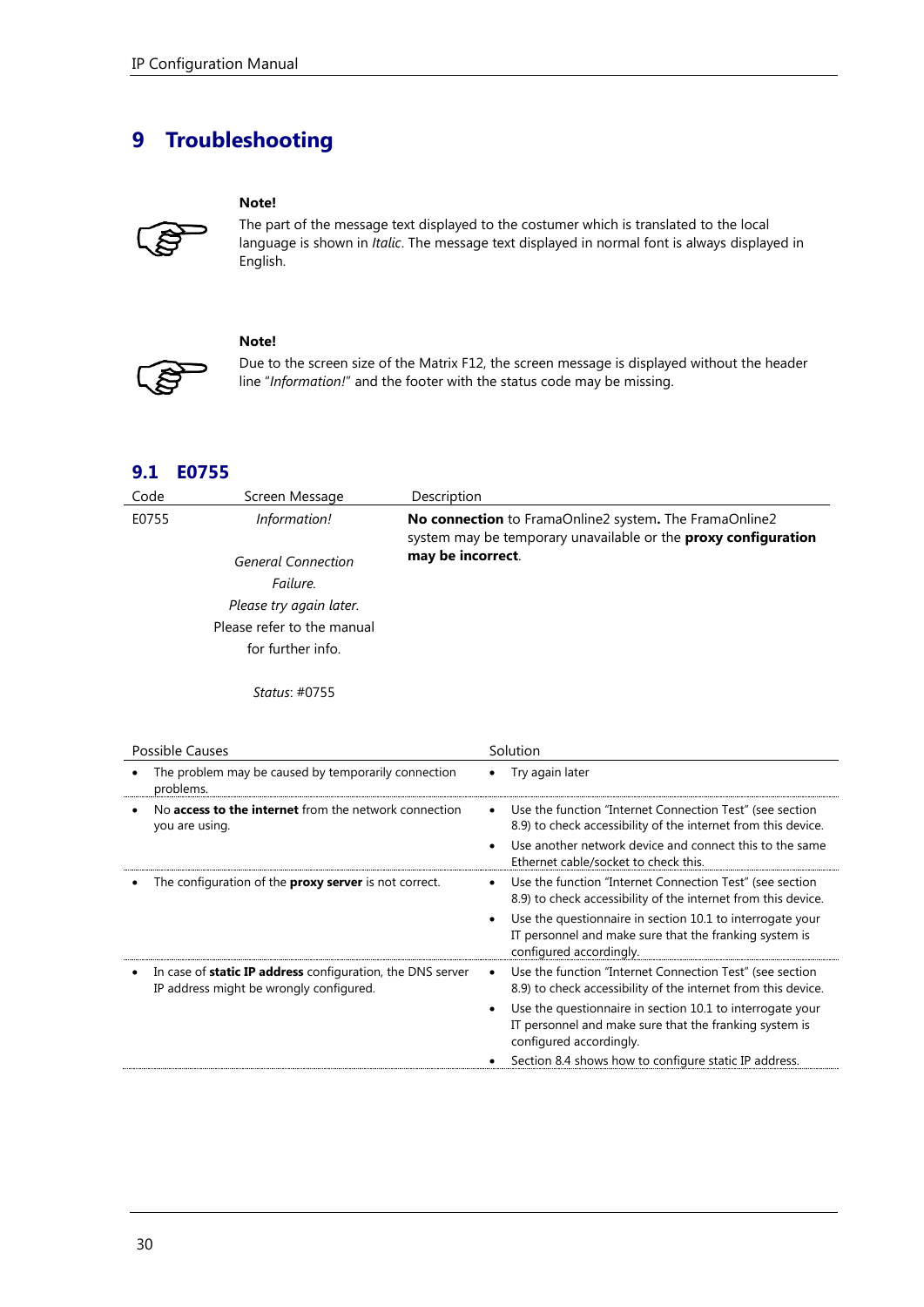# **9.2 E0757**

| 9.Z<br>E0/5/    |                                                           |                                                                                                                                        |
|-----------------|-----------------------------------------------------------|----------------------------------------------------------------------------------------------------------------------------------------|
| Code            | Screen Message                                            | Description                                                                                                                            |
| E0757           | Information!                                              | <b>Connection lost</b> to FramaOnline2 system.                                                                                         |
|                 | Connection Lost.                                          |                                                                                                                                        |
|                 | Please try again later.                                   |                                                                                                                                        |
|                 | Please refer to the manual                                |                                                                                                                                        |
|                 | for further info.                                         |                                                                                                                                        |
|                 | Status: #0757                                             |                                                                                                                                        |
| Possible Causes |                                                           | Solution                                                                                                                               |
| problems.       | The problem may be caused by temporarily connection       | Try again later.                                                                                                                       |
| you are using.  | No access to the internet from the network connection     | Use the function "Internet Connection Test" (see section<br>$\bullet$<br>8.9) to check accessibility of the internet from this device. |
|                 |                                                           | Use another network device and connect this to the same<br>$\bullet$<br>Ethernet cable/socket to check this.                           |
|                 | The franking system network configuration is not correct. | Use the function "Internet Connection Test" (see section<br>$\bullet$<br>8.9) to check accessibility of the internet from this device. |
|                 |                                                           | Use the questionnaire in section 10.1 to interrogate your<br>٠<br>IT personnel.                                                        |
|                 |                                                           | Section 8 shows you, how to configure network<br>$\bullet$<br>parameters.                                                              |
|                 |                                                           | If the problem persists, contact your FramaOnline2 help<br>$\bullet$                                                                   |

<span id="page-30-0"></span>line.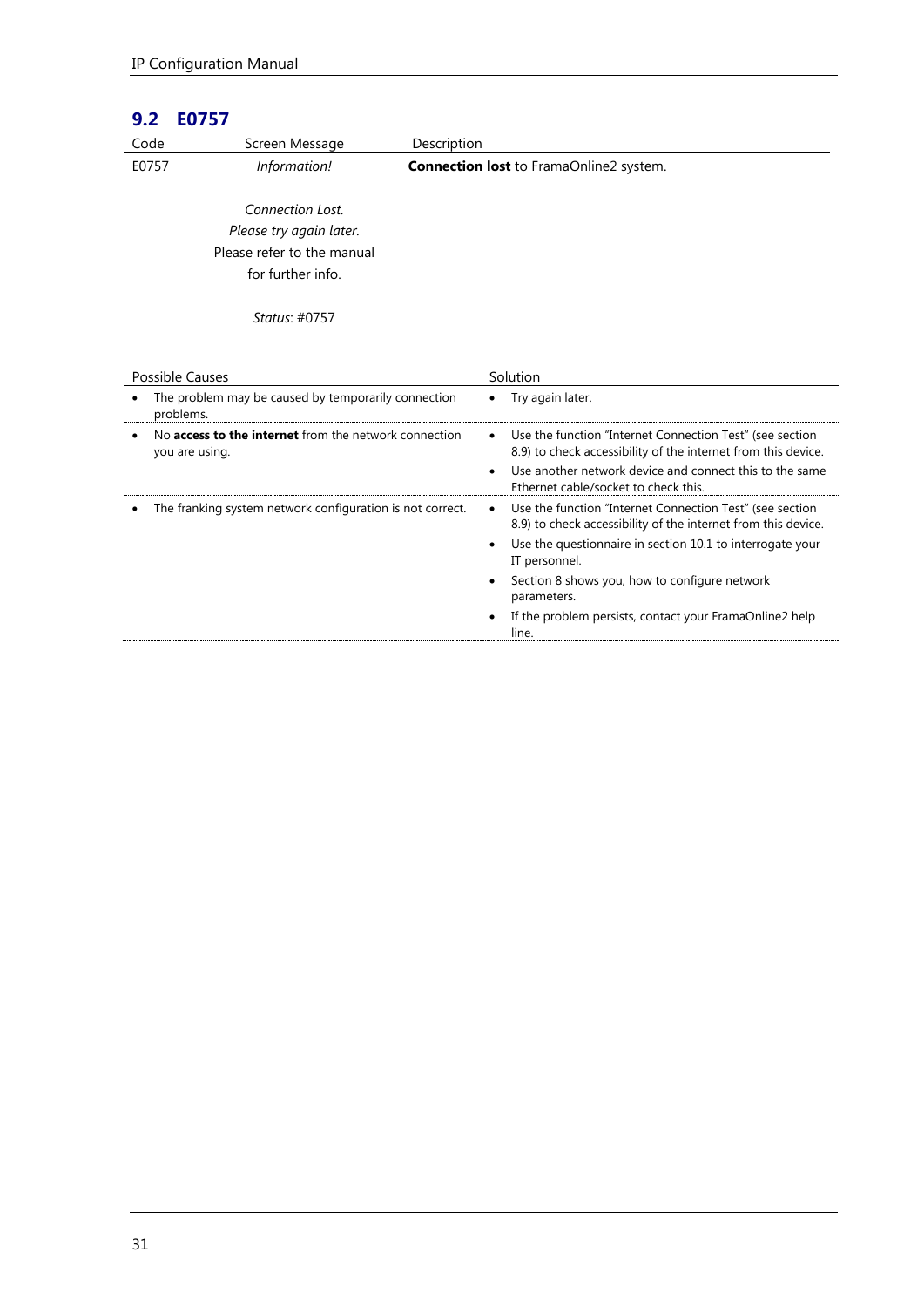# **9.3 E0764**

| Code                                                                                                                                                                                                                                        | Screen Message                                                                                                                                               | Description                                                                                                                                                                                                                                               |
|---------------------------------------------------------------------------------------------------------------------------------------------------------------------------------------------------------------------------------------------|--------------------------------------------------------------------------------------------------------------------------------------------------------------|-----------------------------------------------------------------------------------------------------------------------------------------------------------------------------------------------------------------------------------------------------------|
| E0764                                                                                                                                                                                                                                       | Information!                                                                                                                                                 | No network cable detected.                                                                                                                                                                                                                                |
|                                                                                                                                                                                                                                             | No network cable detected.<br>Check network cable and<br>network cable connectors<br>and connect further.<br>Please refer to the manual<br>for further info. |                                                                                                                                                                                                                                                           |
|                                                                                                                                                                                                                                             | Status: #0764                                                                                                                                                |                                                                                                                                                                                                                                                           |
| Possible Causes                                                                                                                                                                                                                             |                                                                                                                                                              | Solution                                                                                                                                                                                                                                                  |
| The franking system is not connected to a working<br>network device, or<br>The network cable is not plugged in correctly into the<br>green framed RJ45 labeled "LANG4" network socket,<br>either at the franking system or the wall socked. |                                                                                                                                                              | Connect the network cable correctly.                                                                                                                                                                                                                      |
|                                                                                                                                                                                                                                             | The network device or the network wall socket is not<br>operational.                                                                                         | Make sure the network device / network wall socket is<br>operational.<br>You may connect another network device to check if the<br>wall socket / router / hub is working.<br>Contact your IT personnel to check the network wall<br>socket / router /hub. |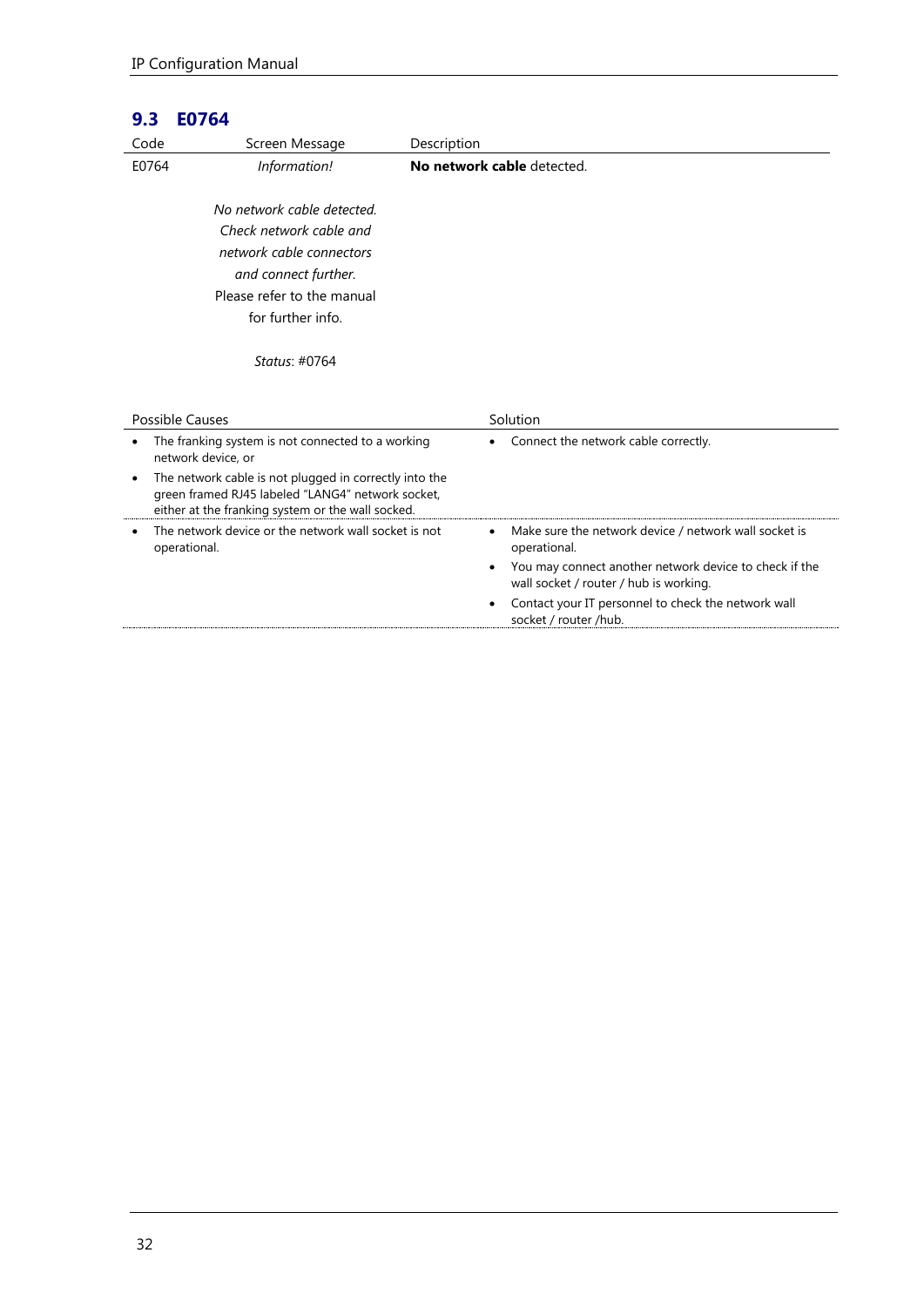<span id="page-32-0"></span>

| 9.4                                | E0767, E0768, E0769, E076A                                                                                                                  |                                     |  |  |
|------------------------------------|---------------------------------------------------------------------------------------------------------------------------------------------|-------------------------------------|--|--|
| Code                               | Screen Message                                                                                                                              | Description                         |  |  |
| E0767                              | Information!                                                                                                                                | <b>Invalid DNS server.</b>          |  |  |
|                                    | <b>Static IP Address Settings:</b><br>Wrong Parameter(s) detected.<br>Check IP settings.<br>Please refer to the manual<br>for further info. |                                     |  |  |
|                                    | Status: #0767                                                                                                                               |                                     |  |  |
| E0768                              | ditto                                                                                                                                       | <b>Invalid IP address.</b>          |  |  |
|                                    | Status: #0768                                                                                                                               |                                     |  |  |
| E0769                              | ditto                                                                                                                                       | Invalid subnet mask.                |  |  |
|                                    | Status: #0769                                                                                                                               |                                     |  |  |
| E076A                              | ditto                                                                                                                                       | Invalid default gateway IP address. |  |  |
|                                    | Status: #076A                                                                                                                               |                                     |  |  |
|                                    |                                                                                                                                             |                                     |  |  |
| <b>Possible Causes</b><br>Solution |                                                                                                                                             |                                     |  |  |
|                                    | One or more of the four parameters for static IP<br>Use the questionnaire in section 10.1 to interrogate your                               |                                     |  |  |

 One or more of the four parameters for static IP configuration is not correctly configured.

| $\frac{1}{2}$<br>IT personnel.                        |
|-------------------------------------------------------|
| Section 8.4 shows how to configure static IP address. |

# <span id="page-32-1"></span>**9.5 E076B, E076C, E076D, E076E**

| Code  | Screen Message               | Description                      |
|-------|------------------------------|----------------------------------|
| E076B | Information!                 | <b>Invalid Proxy IP address.</b> |
|       |                              |                                  |
|       | Proxy Server Settings:       |                                  |
|       | Wrong Parameter(s) detected. |                                  |
|       | Check Proxy settings.        |                                  |
|       | Please refer to the manual   |                                  |
|       | for further info.            |                                  |
|       |                              |                                  |
|       | Status: #076B                |                                  |
| E076C | ditto                        | <b>Invalid Proxy Port number</b> |
|       | Status: #076C                |                                  |
| E076D | ditto                        | <b>Invalid Proxy Username</b>    |
|       | Status: #076D                |                                  |
| E076E | ditto                        | <b>Invalid Proxy Password</b>    |
|       | Status: #076E                |                                  |
|       |                              |                                  |

<span id="page-32-2"></span>

| Possible Causes |                                                                                                   | Solution |                                                                                                                                                        |
|-----------------|---------------------------------------------------------------------------------------------------|----------|--------------------------------------------------------------------------------------------------------------------------------------------------------|
|                 | One or more of the four parameters for proxy server<br>configuration is not correctly configured. | ٠        | Use the questionnaire in section 10.1 to interrogate your<br>IT personnel.<br>Section 8.6 and 8.7 show how to configure the proxy<br>server parameters |
|                 |                                                                                                   |          |                                                                                                                                                        |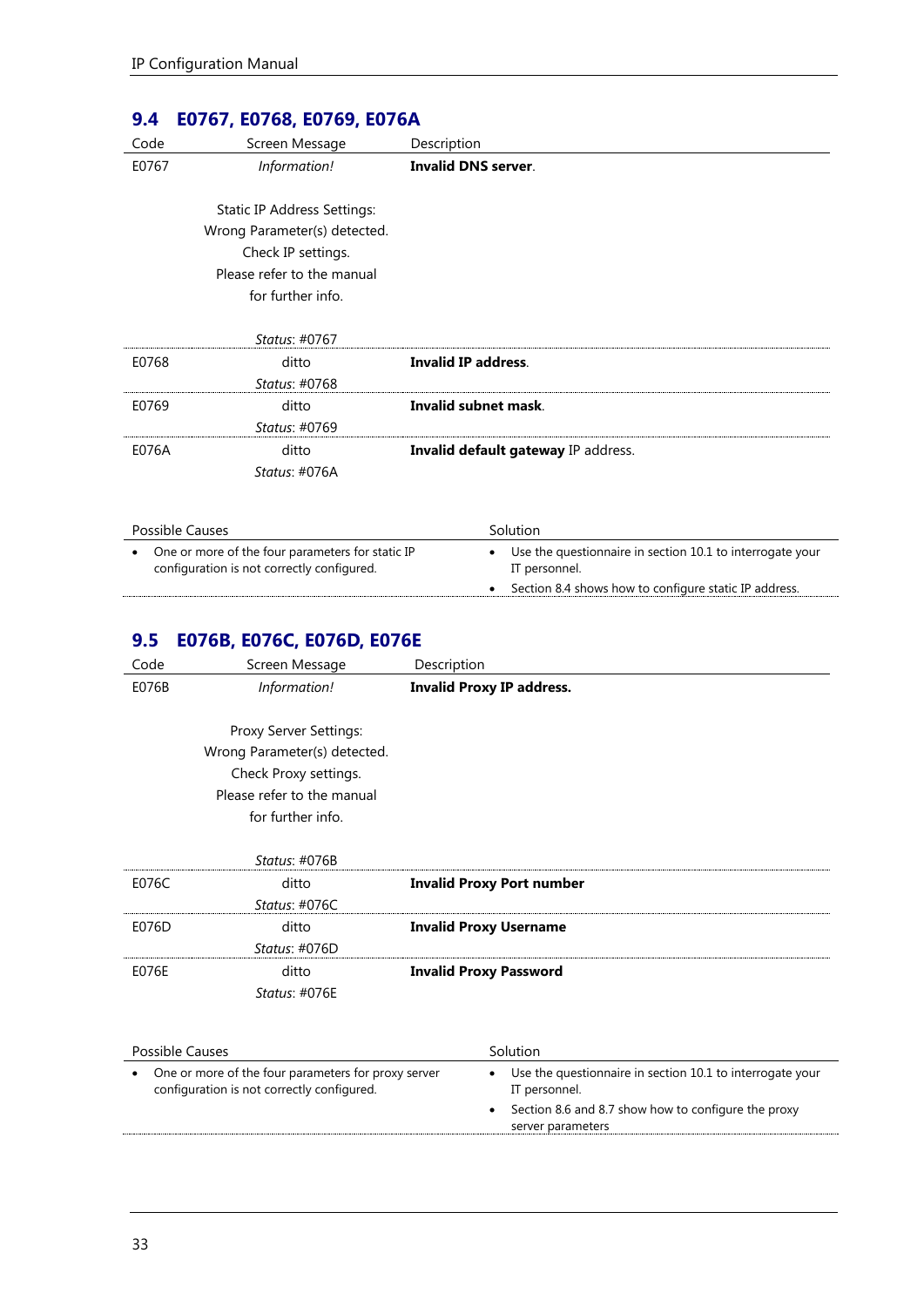# **9.6 E076F**

|              | LV I VI                                                                                   |                                                                                              |
|--------------|-------------------------------------------------------------------------------------------|----------------------------------------------------------------------------------------------|
| Code         | Screen Message                                                                            | Description                                                                                  |
| <b>E076F</b> | Information!                                                                              | No DHCP server found.                                                                        |
|              |                                                                                           |                                                                                              |
|              | No answer from DHCP server.                                                               |                                                                                              |
|              | Please try again.                                                                         |                                                                                              |
|              | Check that DHCP server                                                                    |                                                                                              |
|              | answers                                                                                   |                                                                                              |
|              | in less than 45 seconds.                                                                  |                                                                                              |
|              | Please refer to the manual                                                                |                                                                                              |
|              | for further info.                                                                         |                                                                                              |
|              |                                                                                           |                                                                                              |
|              | <i>Status:</i> #076F                                                                      |                                                                                              |
|              |                                                                                           |                                                                                              |
|              |                                                                                           |                                                                                              |
|              | Possible Causes                                                                           | Solution                                                                                     |
|              | The problem may be caused by temporary connection<br>problems.                            | Try again later.<br>٠                                                                        |
|              | No DHCP server available at all, the network requires<br>static IP address configuration. | Use the questionnaire in section 10.1 to interrogate your<br>٠<br>IT personnel.              |
|              |                                                                                           | Section 8 shows you, how to configure network<br>٠<br>parameters.                            |
|              | DHCP server answers too late.                                                             | Contact your IT personnel to make sure a DHCP server is<br>٠<br>reachable within 45 seconds. |
|              |                                                                                           | Try to set the feature "PortFast", if your network<br>equipment supports this feature.       |

# <span id="page-33-0"></span>**9.7 E0771**

| Code  | Screen Message               | Description                                                  |  |
|-------|------------------------------|--------------------------------------------------------------|--|
| E0771 | Information!                 | Internet connection test successful.                         |  |
|       |                              | Note:                                                        |  |
|       | Internet Connection          | This is not a failure, it is a success message.<br>$\bullet$ |  |
|       | Test Successful!             |                                                              |  |
|       |                              |                                                              |  |
|       | Franking system IP           |                                                              |  |
|       | and proxy settings verified  |                                                              |  |
|       | Access to Internet verified. |                                                              |  |
|       |                              |                                                              |  |

<span id="page-33-1"></span>*Status*: #0771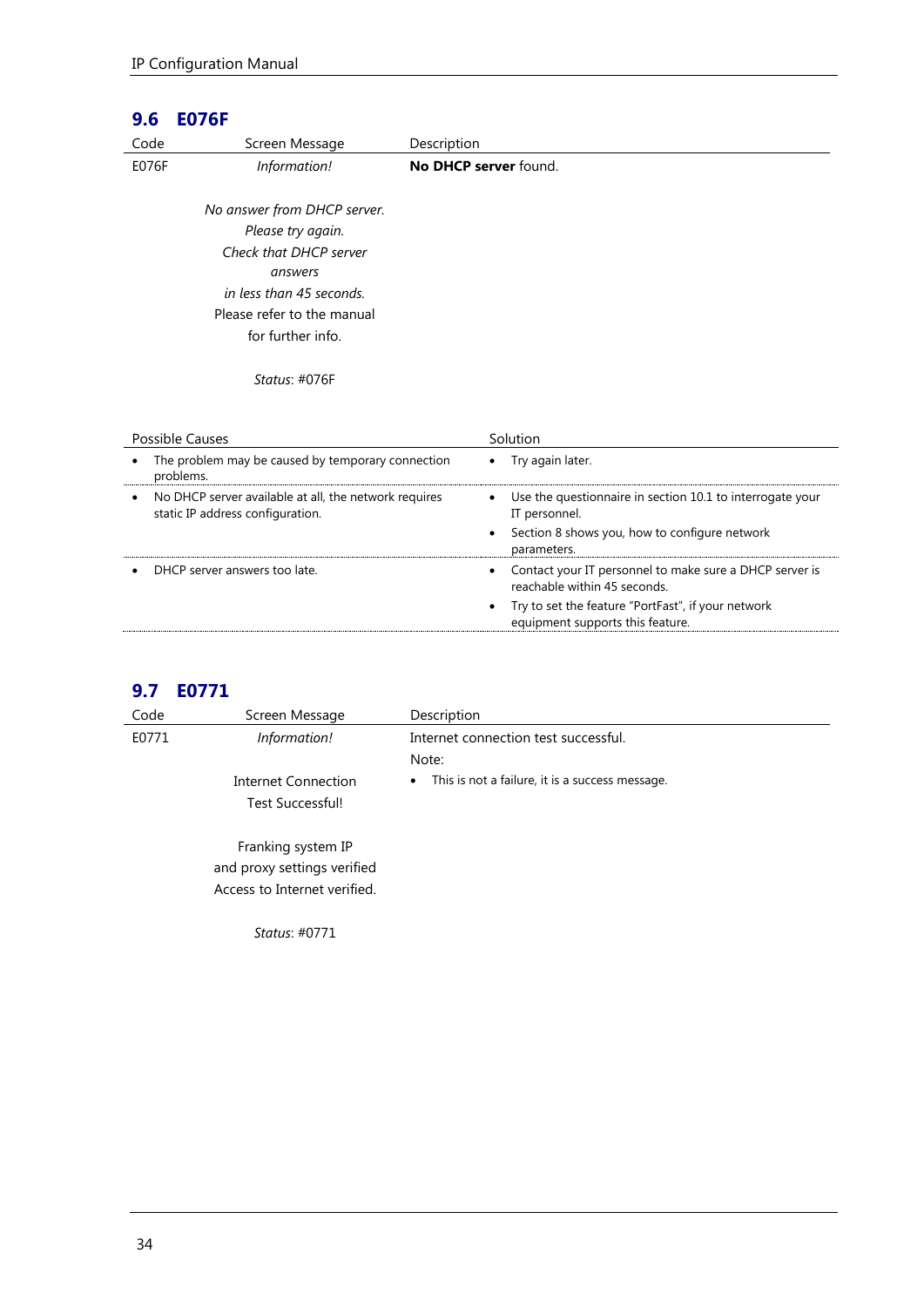# **9.8 E0772**

| Code  | Screen Message                                    | Description                                                                                   |
|-------|---------------------------------------------------|-----------------------------------------------------------------------------------------------|
| E0772 | Information!                                      | Internet connection test failed. Unable to "ping" google.com while<br>no proxy is configured. |
|       | <b>Internet Connection</b>                        |                                                                                               |
|       | Test Failed!                                      |                                                                                               |
|       | Possible reasons: IP address                      |                                                                                               |
|       | settings, local proxy server<br>settings,         |                                                                                               |
|       | firewall settings.                                |                                                                                               |
|       | Please refer to the manual                        |                                                                                               |
|       | for further info.                                 |                                                                                               |
|       | Status: #0772                                     |                                                                                               |
|       | <b>Possible Causes</b>                            | Solution                                                                                      |
|       | The problem may be caused by temporary connection | Try again later.<br>٠                                                                         |

| problems.                                                                                                    |   |                                                                            |
|--------------------------------------------------------------------------------------------------------------|---|----------------------------------------------------------------------------|
| The network configuration requires to use a proxy server<br>for internet access, but none is configured yet. | ٠ | Use the questionnaire in section 10.1 to interrogate your<br>IT personnel. |
|                                                                                                              |   | Section 8.6 and 8.7 show how to configure the proxy                        |
|                                                                                                              |   | server parameters                                                          |

# <span id="page-34-0"></span>**9.9 E0773**

| Code  | Screen Message             | Description                                                                                      |
|-------|----------------------------|--------------------------------------------------------------------------------------------------|
| E0773 | Information!               | Internet connection test failed. Proxy server reached, but still<br>unable to "ping" google.com. |
|       | Internet Connection        |                                                                                                  |
|       | Test Failed!               |                                                                                                  |
|       | Proxy server reached, but  |                                                                                                  |
|       | still no internet access.  |                                                                                                  |
|       | Check network, IP settings |                                                                                                  |
|       | and/or check proxy server  |                                                                                                  |
|       | configuration.             |                                                                                                  |
|       | Please refer to the manual |                                                                                                  |
|       | for further info.          |                                                                                                  |
|       | <i>Status: #0773</i>       |                                                                                                  |

<span id="page-34-1"></span>

| Possible Causes                                           | Solution                                                  |  |
|-----------------------------------------------------------|-----------------------------------------------------------|--|
| The problem may be caused by temporary connection         | Try again later.                                          |  |
| problems between the proxy server and the internet.       | $\bullet$                                                 |  |
| A proxy server is configured, but the local network does  | Use the questionnaire in section 10.1 to interrogate your |  |
| ٠                                                         | $\bullet$                                                 |  |
| not require use of a proxy server for internet access and | IT personnel.                                             |  |
| you reached by chance another server acting also as       | Section 8.6 and 8.7 show how to configure the proxy       |  |
| proxy.                                                    | server parameters                                         |  |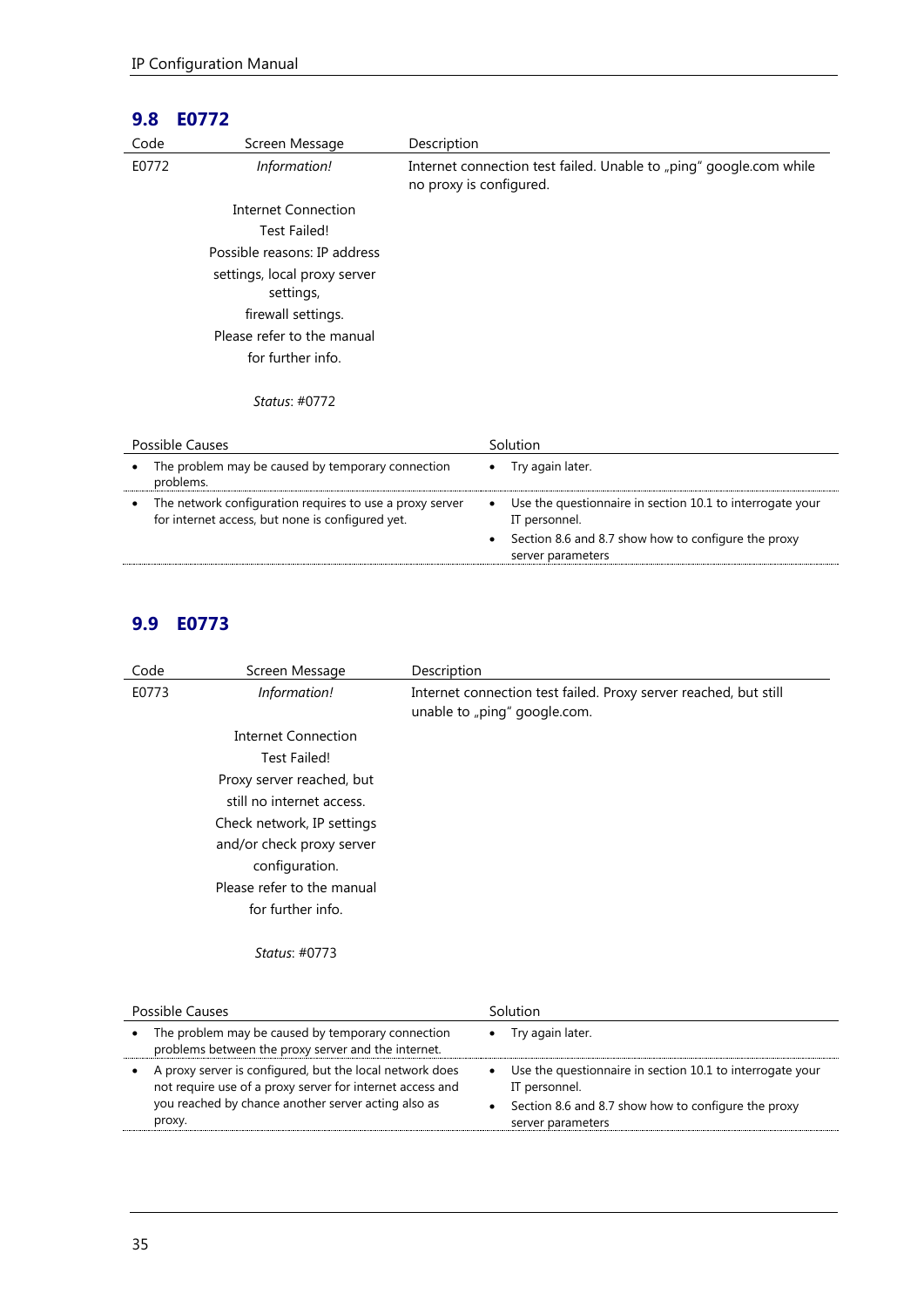# **9.10 E0774**

| Screen Message                                                                                                     | Description                                                                                  |  |
|--------------------------------------------------------------------------------------------------------------------|----------------------------------------------------------------------------------------------|--|
| Information!                                                                                                       | Internet connection test failed. Proxy server configured but no<br>answer from proxy server. |  |
| Internet Connection                                                                                                |                                                                                              |  |
| <b>Test Failed!</b>                                                                                                |                                                                                              |  |
| Proxy server configured,                                                                                           |                                                                                              |  |
| but no answer.                                                                                                     |                                                                                              |  |
| Check proxy server configuration.                                                                                  |                                                                                              |  |
| Please refer to the manual                                                                                         |                                                                                              |  |
| for further info.                                                                                                  |                                                                                              |  |
| Status: #0774                                                                                                      |                                                                                              |  |
| Possible Causes                                                                                                    | Solution                                                                                     |  |
| The problem may be caused by temporary connection<br>problems between the franking system and the proxy            | Try again later.                                                                             |  |
| The proxy server may be temporary out of service.                                                                  |                                                                                              |  |
| A proxy server is configured, but the local network does<br>not require use of a proxy server for internet access. | Use the questionnaire in section 10.1 to interrogate your<br>٠<br>IT personnel.              |  |
|                                                                                                                    | Section 8.6 and 8.7 show how to configure the proxy<br>٠<br>server parameters                |  |
| One or more of the four parameters for proxy server<br>configuration is not correctly configured.                  | Use the questionnaire in section 10.1 to interrogate your<br>٠<br>IT personnel.              |  |
|                                                                                                                    | Section 8.6 and 8.7 show how to configure the proxy<br>٠<br>server parameters                |  |
|                                                                                                                    |                                                                                              |  |

# <span id="page-35-0"></span>**9.11 E0750, E0751, E0752, E0762, E0763, E0765, E0766**

| Code            | Screen Message | Description                                   |  |
|-----------------|----------------|-----------------------------------------------|--|
| E0750           | Information!   | Communication module inititalisation problem. |  |
| E0751           |                |                                               |  |
| E0752           | Status: #07xx  |                                               |  |
| E0762           |                |                                               |  |
| E0763           |                |                                               |  |
| E0765           |                |                                               |  |
| E0766           |                |                                               |  |
|                 |                |                                               |  |
| Possible Causes |                | Solution                                      |  |

|  |                | --------                                       |  |  |
|--|----------------|------------------------------------------------|--|--|
|  | <b>Failure</b> | r vour FramaOnline2 '<br>` Hotline.<br>.ontact |  |  |
|  |                |                                                |  |  |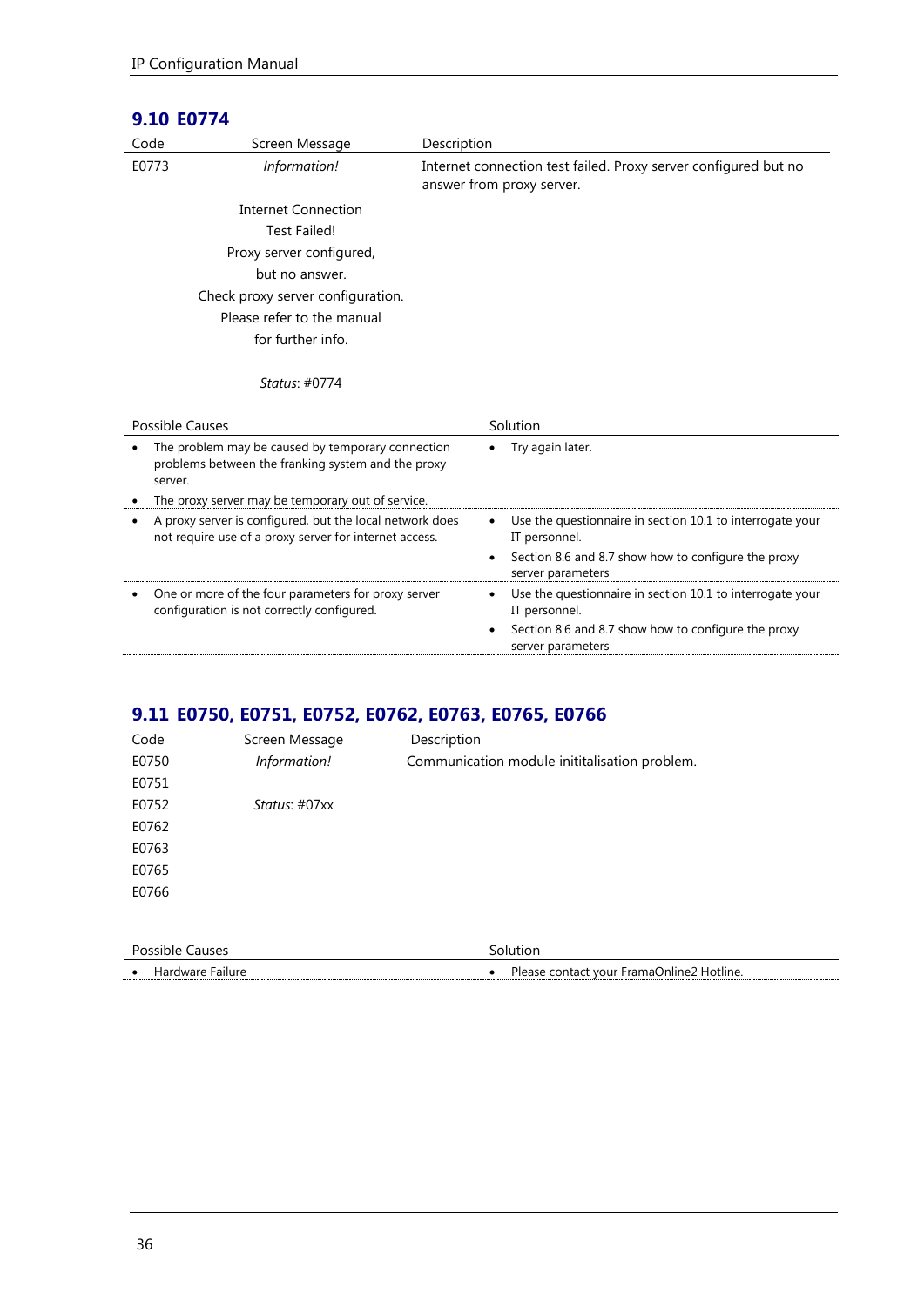## **9.12 E0775**

| Code  | Screen Message | Description                                                    |
|-------|----------------|----------------------------------------------------------------|
| E0775 |                | LAN module firmware update started.                            |
|       |                | Information status entry telling that update of LAN module has |
|       |                | been started.                                                  |
|       |                | Note: This is not a failure, it is a status message.           |

# **9.13 E0776**

| Code  | Screen Message | Description                                   |
|-------|----------------|-----------------------------------------------|
| E0776 | $\sim$         | LAN module firmware update is not successful. |

| <b>Possible Causes</b>                                             | Solution                                                                                                                                                                                      |  |
|--------------------------------------------------------------------|-----------------------------------------------------------------------------------------------------------------------------------------------------------------------------------------------|--|
| Slow or unreliable internet connection                             | The franking system is automatically retrying the LAN<br>module firmware update on next calendar day or after a<br>reboot.                                                                    |  |
| Load on ftp server too high                                        | The franking system is automatically retrying the LAN<br>٠<br>module firmware update on next calendar day or after a<br>reboot.                                                               |  |
| Ftp server down                                                    | The franking system is automatically retrying the LAN<br>$\bullet$<br>module firmware update on next calendar day or after a<br>reboot.                                                       |  |
| Proxy or firewall blocks completely the required ftp<br>connection | Use one of the workarounds described in section 5 of the<br>document "Service Note: LAN module firmware update<br>manual" to allow the franking system to access the<br>internet via port 21. |  |
|                                                                    | The franking system is automatically retrying the LAN<br>$\bullet$<br>module firmware update on next calendar day or after a<br>reboot.                                                       |  |

## **9.14 E0777**

| Code  | Screen Message | Description                                           |
|-------|----------------|-------------------------------------------------------|
| F0777 |                | LAN module firmware update completed successful.      |
|       |                | Note: This is not a failure, it is a success message. |

### **9.15 E0778**

| Code  | Screen Message | Description                                                                                                                      |
|-------|----------------|----------------------------------------------------------------------------------------------------------------------------------|
| E0778 |                | LAN module firmware update process timed out.                                                                                    |
|       |                | When E0778 is followed by an E0777, than the update of the LAN<br>module is successfully completed and the E0778 can be ignored. |
|       |                | See E0776 for possible causes and solutions.                                                                                     |

-

 $1$  E0775, E0776, E0777 and E0778 are recordedrecored by the franking system in the status list, but there is no message shown to the franking system user.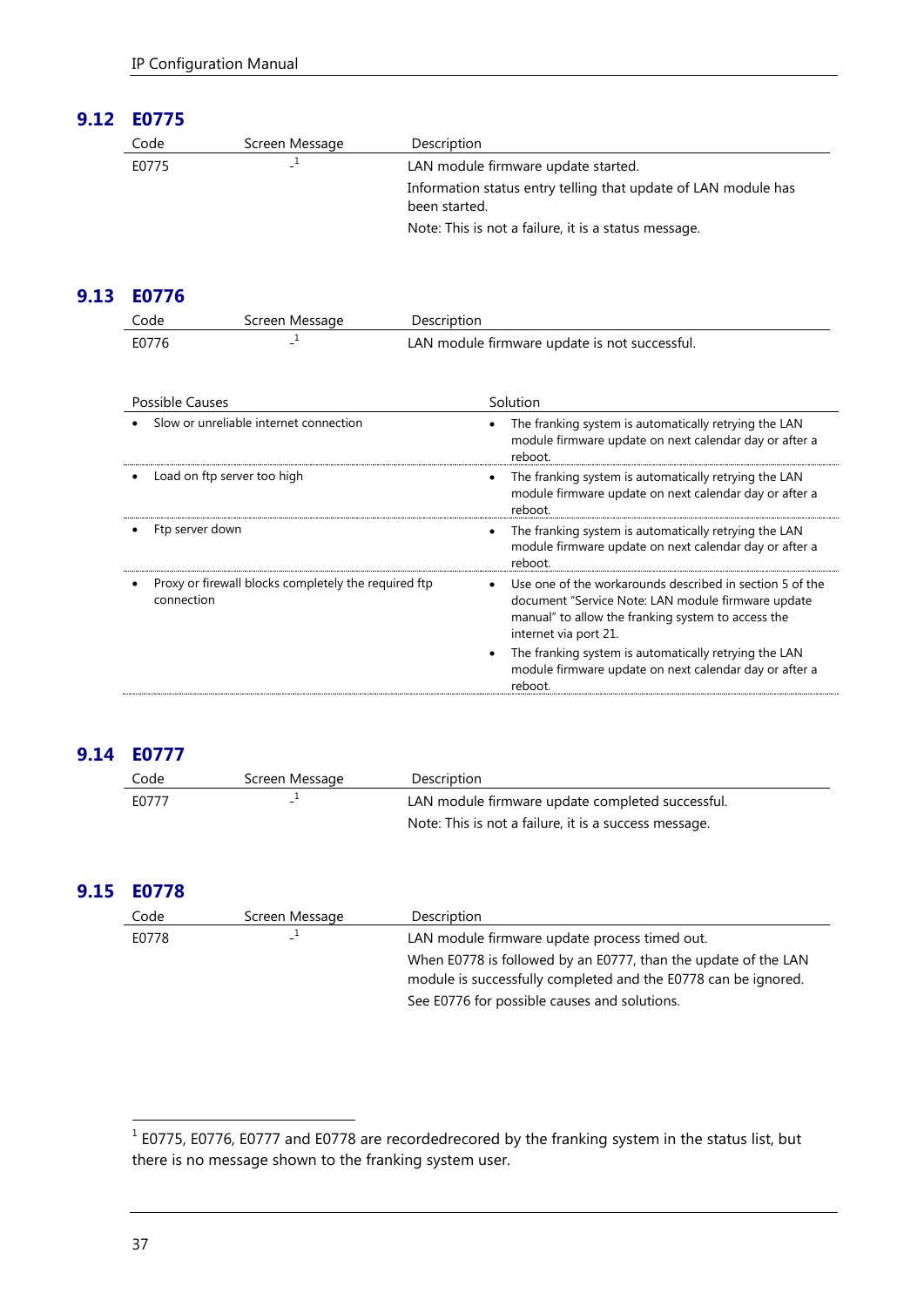# **9.16 E0779**

| Code                   | Screen Message                                                           | Description                                                                                                                                                                            |
|------------------------|--------------------------------------------------------------------------|----------------------------------------------------------------------------------------------------------------------------------------------------------------------------------------|
| E0779                  | Communication module failure.<br>If the error persists<br>please contact | LAN module firmware update was not successful and LAN module<br>is not usable anymore for communication purposes.<br>Note: This message is displayed in the current active language of |
|                        | Frama Technical Service.                                                 | the franking system. Please refer to section 7 of the document<br>"Service Note: LAN module firmware update manual" for a<br>translation of the displayed message.                     |
| <b>Possible Causes</b> |                                                                          | Solution                                                                                                                                                                               |
| Hardware Failure       |                                                                          | Please contact your FramaOnline2 Hotline.                                                                                                                                              |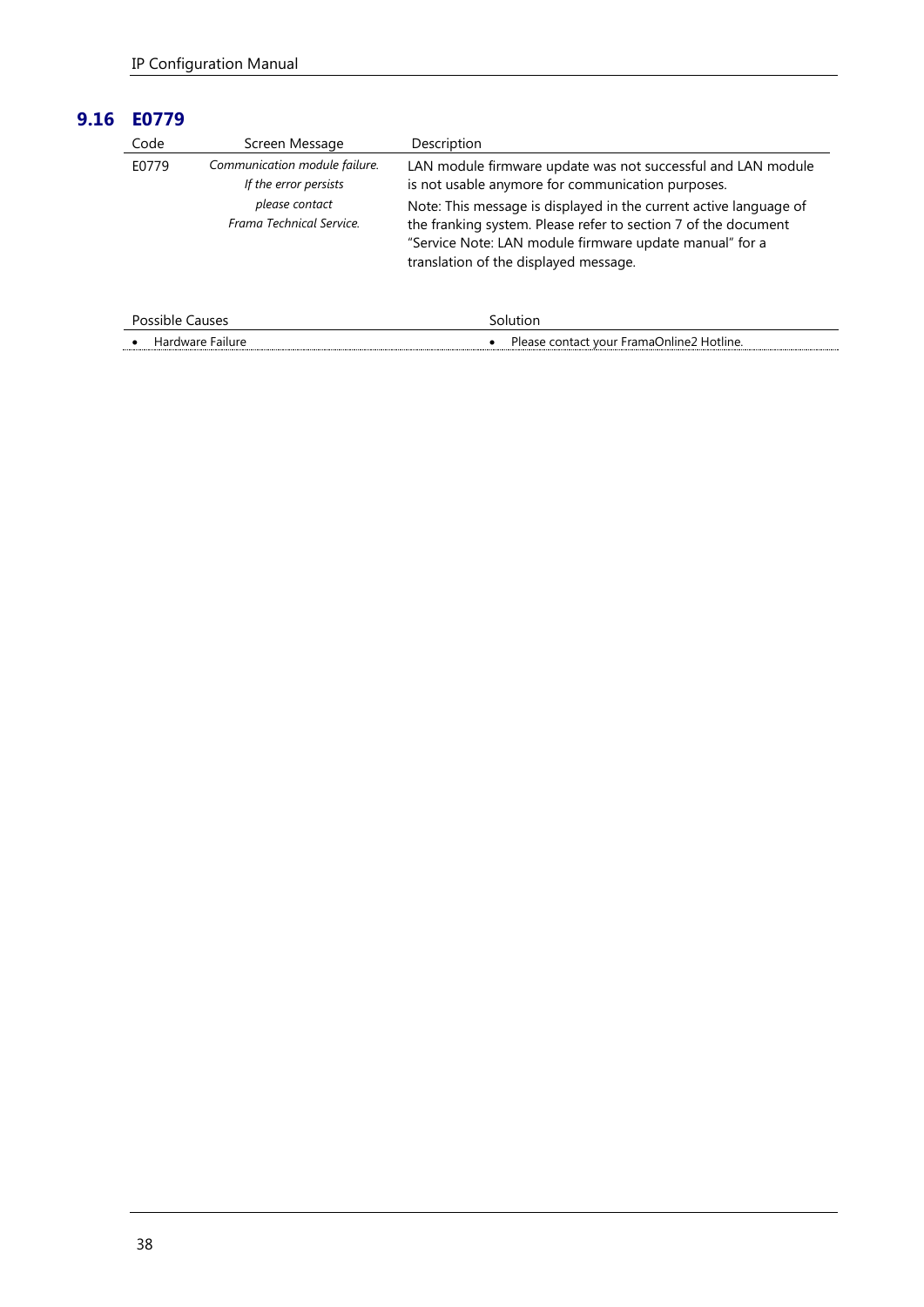# <span id="page-38-0"></span>**10 Appendix**

## <span id="page-38-1"></span>**10.1 IP Configuration Questionnaire**

This questionnaire may be used to get the information from your IT personnel.

#### **Addressing Mode**

- DHCP
- □ Static IP Address

| IP-Address:  | $\frac{1}{2}$ , $\frac{1}{2}$ , $\frac{1}{2}$ , $\frac{1}{2}$ , $\frac{1}{2}$                                                                                                                                                        | Format: nnn.nnn.nnn.nnn, nnn $\leq$ = 255<br>Example: 192.168.0.36   |
|--------------|--------------------------------------------------------------------------------------------------------------------------------------------------------------------------------------------------------------------------------------|----------------------------------------------------------------------|
| Subnet-Mask: | $\frac{1}{2}$ . $\frac{1}{2}$ . $\frac{1}{2}$ . $\frac{1}{2}$                                                                                                                                                                        | Format: nnn.nnn.nnn.nnn, nnn $\leq$ = 255<br>Example: 255.255.252.0  |
|              | Default Gateway: $\frac{1}{1}$ . $\frac{1}{1}$ . $\frac{1}{1}$ . $\frac{1}{1}$ .                                                                                                                                                     | Format: nnn.nnn.nnn.nnn, nnn $\leq$ = 255<br>Example: 192.168.2.1    |
| DNS-Server:  | <u> 1989 - Jan Barbara Barat III a San Barbara Barbara a shekara 1989 - Shekara Indonesia a shekara 1981 - Shekara Indonesia a shekara 1981 - Shekara Indonesia a shekara 1981 - Shekara 1981 - Shekara 1981 - Shekara 1981 - Sh</u> | Format: nnn.nnn.nnn.nnn, nnn $\leq$ = 255<br>Example: 192.168.175.25 |

#### **Proxy Server**

- □ No local Proxy required.
- □ A local Proxy is required to be used
	- o Proxy IP-Address: \_\_\_ . \_\_\_ . \_\_\_ . \_\_\_ Format: nnn.nnn.nnn.nnn.nnn, nnn <= 255 Example: 192.168.172.38 o Port Number: \_\_\_\_\_ Format: nnnnn <= 65535 Example: 8080

**Proxy Server Authentication Mode** (only applicable if proxy server must be used)

- $\Box$  No authentication required on proxy server
- $\square$  Basic authentication is required for proxy server
	- o Username:
	- o Password:



**Note!**

Make sure that the IP address values and related configurations respect the syntax and semantic rules. Your IT personnel will be able to give you more information on this topic.